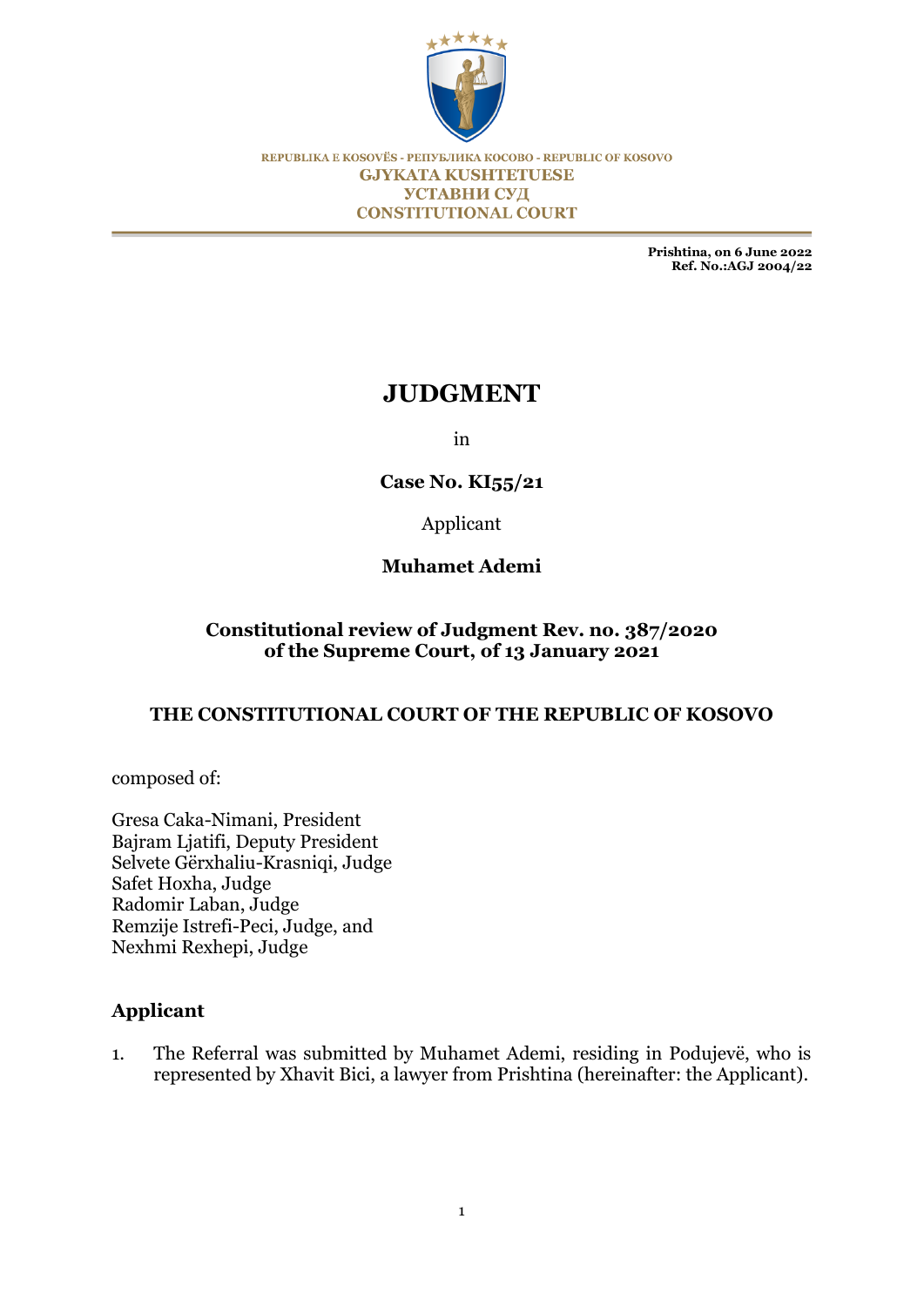# **Challenged decision**

2. The Applicant challenges the Judgment [Rev. no. 397/2020] of the Supreme Court of Kosovo (hereinafter: the Supreme Court) of 13 January 2021, in conjunction with the Judgment [Pr.no. 725/2016] of the Court of Appeals of the Republic of Kosovo (hereinafter: the Court of Appeals), of 16 April 2020.

## **Subject matter**

3. The subject matter of the Referral is the constitutional review of the challenged decision, which as alleged by the Applicant has violated his fundamental rights and freedoms guaranteed by Article 32[Right to Legal Remedies] and 54 [Judicial Protection of Rights] of the Constitution of the Republic of Kosovo (hereinafter: the Constitution).

### **Legal basis**

4. The Referral is based on paragraphs 1 and 7 of Article 113 [Jurisdiction and Authorized Parties] of the Constitution, Articles 22 [Processing Referrals] and 47 [Individual Requests] of the Law No. 03/L-121 on the Constitutional Court of the Republic of Kosovo (hereinafter: the Law) and Rule 32 [Filing of Referrals and Replies] of the Rules of Procedure of the Constitutional Court of the Republic of Kosovo (hereinafter: the Rules of Procedure).

### **Proceedings before the Constitutional Court**

- 5. On 16 March 2021, the Constitutional Court of the Republic of Kosovo (hereinafter: the Court), received the Applicant's Referral, which he submitted by mail on 16 March 2021.
- 6. On 22 March 2021, the President of the Court appointed Judge Nexhmi Rexhepi as Judge Rapporteur and the Review Panel composed of Judges: Arta Rama-Hajrizi (presiding), Bekim Sejdiu and Selvete Gërxhaliu Krasniqi.
- 7. On 26 March 2021, the Court notified the Applicant's legal representative about the registration of the Referral and requested from him to submit: (i) the power of attorney for representation before the Court, and (ii) copies of the challenged decisions of the regular courts.
- 8. On 4 April 2021, the legal representative submitted the power of attorney and the documents which were requested by the Court.
- 9. On 17 May 2021, on the basis of paragraph 5 of Article 114 [Composition and Mandate of the Constitutional Court] of the Constitution and Rule 12 (Election of the President and Deputy-President) of the Rules of Procedure, Judge Gresa Caka-Nimani was elected President of the Court Constitutional. Pursuant to paragraph (4) of Rule 12 of the Rules of Procedure and the Decision of the Court no. KK-SP 71-2/21, of 17 May 2021, it was determined that Judge Gresa Caka-Nimani, shall assume the duty of President of the Court after the conclusion of the mandate of the current President of the Court Arta Rama-Hajrizi, on 26 June 2021.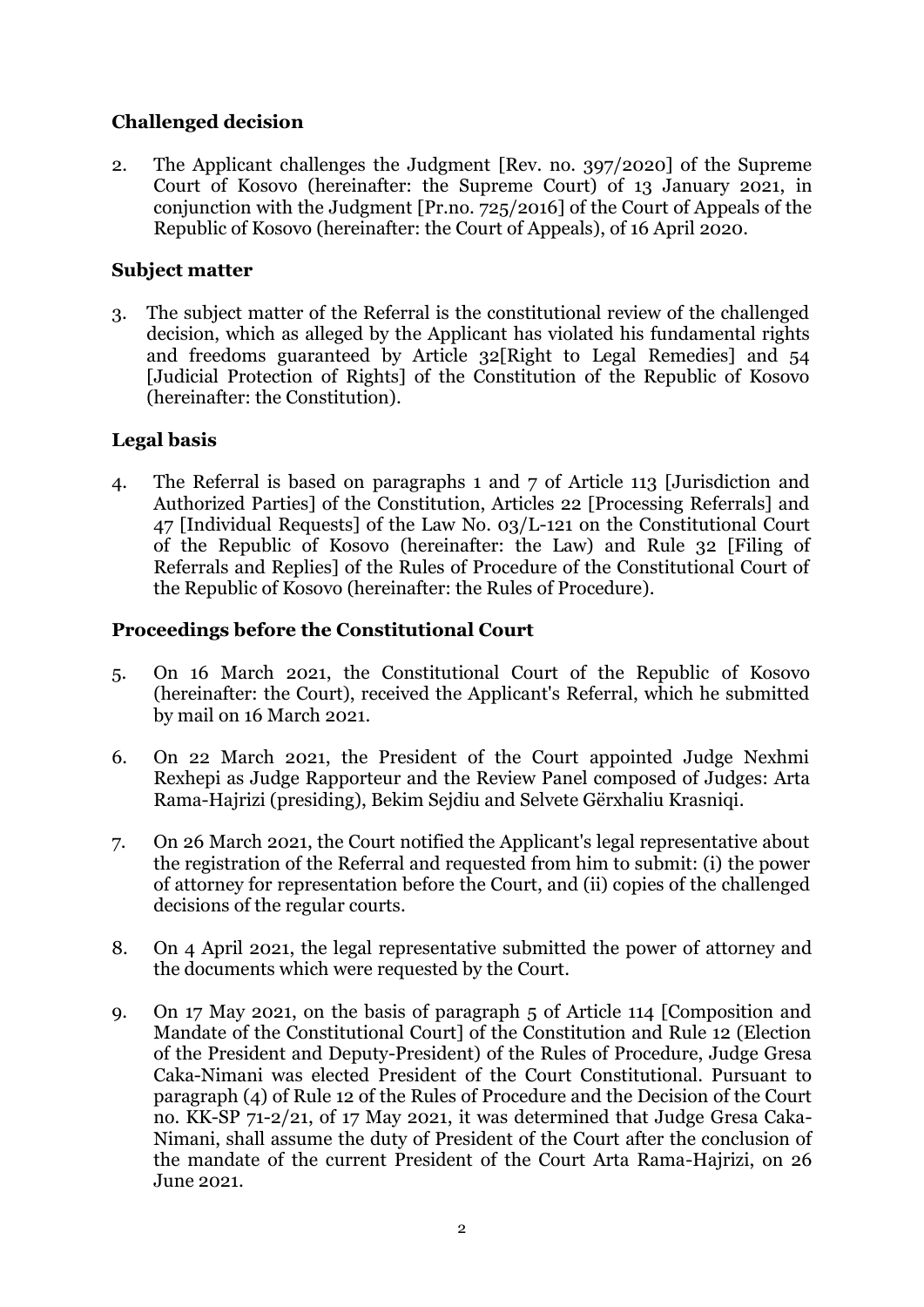- 10. On 25 May 2021, based on point 1.1 of paragraph 1 of Article 9 (Prior termination of the mandate) of the Law and Rule 7 (Resignation of Judges) of the Rules of Procedure, Judge Bekim Sejdiu submitted his resignation from the position of a judge at the Constitutional Court.
- 11. On 27 May 2021, the President of the Court Arta Rama-Hajrizi, by Decision no. KI55/21, appointed Judge Safet Hoxha as a member of the Review Panel instead of Judge Bekim Sejdiu following the resignation of the latter.
- 12. On 26 June 2021, based on paragraph (4) of Rule 12 of the Rules of Procedure and the Decision of the Court no. KK-SP 71-2/21, of 17 May 2021, Judge Gresa Caka-Nimani assumed the duty of President of the Court, while based on point 1.1 of paragraph 1 of Article 8 (Termination of mandate) of the Law, President Arta Rama-Hajrizi concluded the mandate of the President and judge of the Constitutional Court.
- 13. On 28 June 2021, the President of the Court, Gresa Caka-Nimani, by Decision KSH.KI55/21, appointed Judge Radomir Laban as the member of the Review Panel instead of Arta Rama-Hajrizi, whose mandate as a judge ended on 26 June 2021.
- 14. On 20 October 2021, the Court notified the Supreme Court about the registration of the Referral.
- 15. On 20 October 2021, the Court notified the Basic Court in Prishtina Branch in Lipjan about the registration of the Referral and requested from it to submit to the Court the complete case file of the challenged decision.
- 16. On 27 October 2021, the Basic Court in Prishtina Branch in Lipjan submitted to the Court the complete case file of the challenged decision.
- 17. On 10 March 2022, the Review Panel considered the report of the Judge Rapporteur and unanimously made a recommendation to the Court on the admissibility of the Referral. On the same day, the Court unanimously decided that the Applicant's Referral was admissible and that the Judgment [Rev. no. 387/2020] of the Supreme Court, of 13 January 2021, is not in accordance with Article 31 [Right to Fair and Impartial Trial] of the Constitution in conjunction with Article 6 (Right to a fair trial) of the ECHR.

#### **Summary of facts**

- 18. The Applicant has been in the employment relationship as a Correctional Officer of the Correctional Service, with Detention Center in Lipjan (hereinafter: the Employer).
- 19. On 26 June 2004, the Employer issued a decision on termination of employment relationship due to the disciplinary violation during working hours as defined by the Correctional Service Internal Code of Discipline. The Employer's notification on termination of employment relationship specified that the decision on termination of employment relationship was the result of an incident that occurred on 21/22.05.2004, which involved an escape of a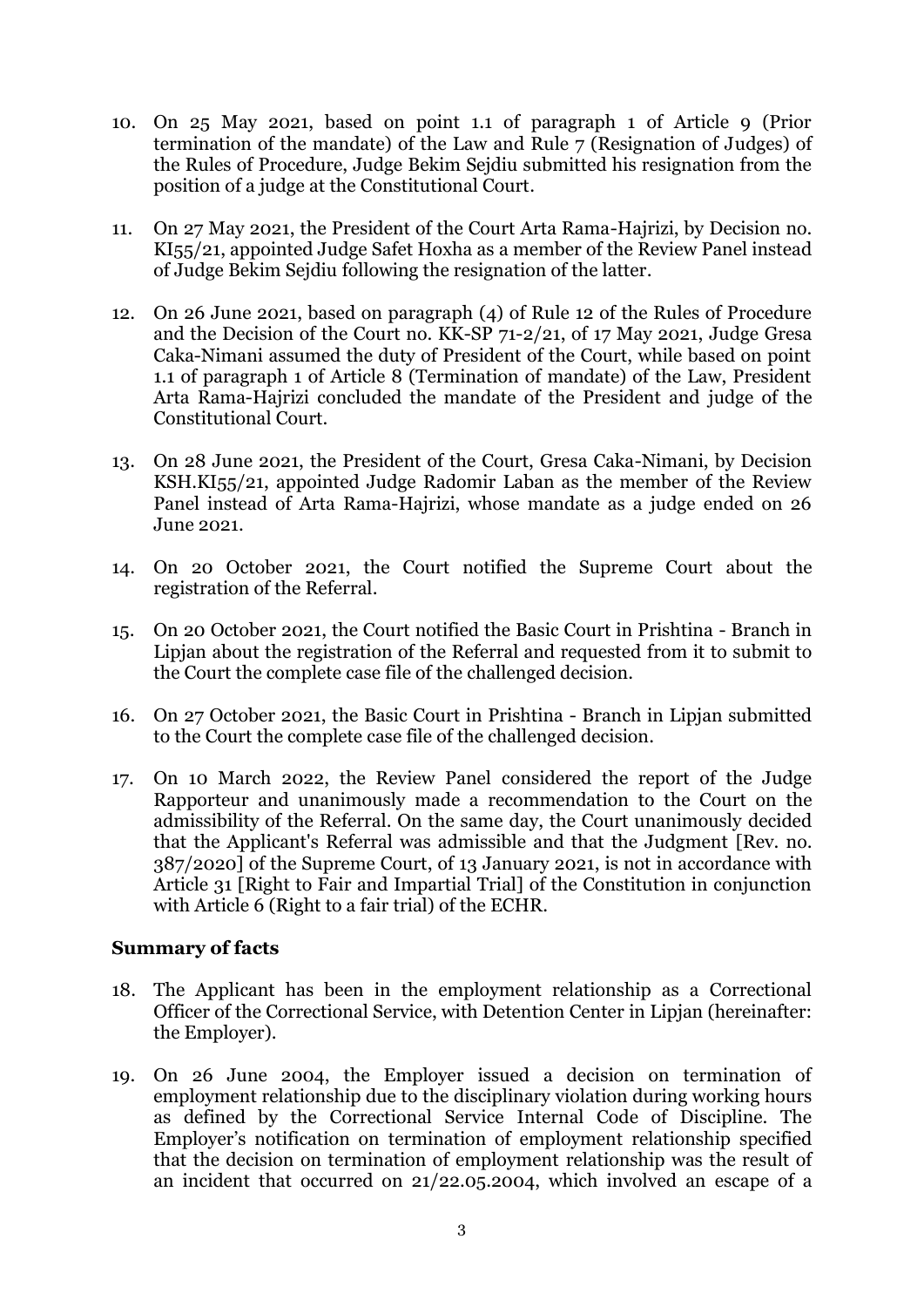prisoner and an attempted escape of three other prisoners, hence the claimant is considered to have committed a disciplinary violation of standard 1, point 6, 7 and 14 of the Disciplinary Code. The above decision on termination was based upon UNMIK Regulation 2001/36 on the Kosovo Civil Service. From the case file it also results that at the time of the termination of Applicant's employment relationship, the Detention Center in Lipjan has been under the administration of the UNMIK Department of Justice.

- 20. On 13 July 2004, the Applicant filed a complaint with the second instance body of the Employer against the above-mentioned decision of the Employer on termination of employment relationship.
- 21. On 26 January 2005, the second instance body of the Employer rejected the Applicant's complaint. The decision of the second instance body of the Employer, based on UNMIK Regulation 2001/36, signed by the chairman of the Complaints Board, did not contain the instruction on legal remedies.
- 22. On 2 February 2005, the Applicant filed a statement of claim with the Municipal Court in Lipjan (hereinafter: the Municipal Court), seeking the annulment of the Employer's decision on termination of employment relationship, of 26 June 2004, and the decision of the second-instance body of the Employer on the rejection of his complaint, of 26 January 2005.
- 23. On 7 April 2005, the Municipal Court, by Judgment [C.no.26/2005]: (i) approved the Applicant's statement of claim; (ii) annulled the above decisions of the Employer, of 26 June 2004 and 26 January 2005; and (iii) obliged the Employer to reinstate the Applicant to his previous job position, by recognizing all his rights stemming this employment relationship, from 30 June 2004 until his reinstatement to his previous job position.
- 24. On 12 July 2005 the Employer filed an appeal with the District Court of Prishtina (hereinafter: the District Court) against the aforementioned judgment of the Municipal Court.
- 25. On 29 August 2007, the District Court, by decision [Ac.no. 822/2005], approved the Employer's appeal as founded, and annulled the Judgment C. no. 26/2005 of the Municipal Court, of 7 April 2005, by remanding the case for retrial to the first instance court. The District Court found that the Applicant has the status of a civil servant, and in this dispute the Municipal Court has erroneously determined the factual situation. The District Court further found that the Applicant should file an appeal with the Independent Oversight Board for Kosovo(hereinafter: the IOBK) against the Employer's decision on termination of employment relationship, of 26 June 2004 and the decision of the second instance body of the Employer rejecting his complaint, of 26 January 2005).
- 26. On 25 February 2010, the Municipal Court, in the retrial proceedings, by Judgment [C.no. 286/07] decided to: (i) approve the Applicant's claim; and (ii) oblige the Employer to reinstate the Applicant to his previous job by recognizing all his rights stemming from his employment relationship.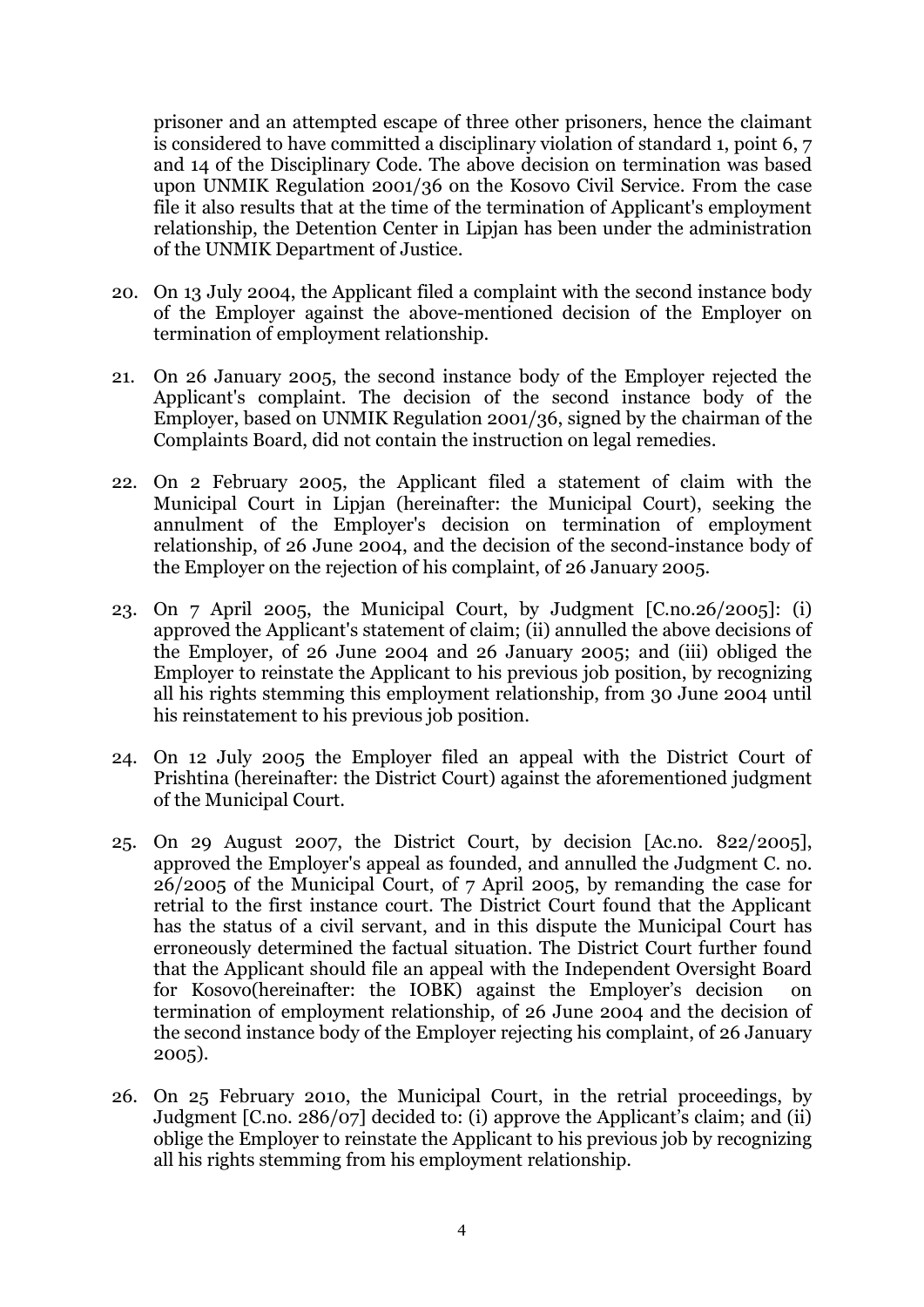- 27. On 22 June 2010, the Employer filed an appeal with the District Court against the aforementioned judgment of the Municipal Court.
- 28. On 28 June 2013, the Court of Appeals, by decision [CA.no. 1859/2012] approved the appeal of the Employer, as founded, and annulled the Judgment C. no. 286/2007 of the Municipal Court, of 25 February 2010, by remanding the case for retrial to the first instance court. The Court of Appeals found that the first-instance court did not act as per the recommendations of the secondinstance court, namely it did not determine whether the Applicant filed an appeal with the IOBK and thus failed to fully determine the factual situation.
- 29. On 30 July 2015, the Basic Court, in the retrial proceedings, by Judgment [C.no. 329/13] decided to: (i) approve the Applicant's claim and annul the decisions of the Employer of 26 June 2004 and 26 January 2005; and (ii) oblige the employer to reinstate the Applicant to his or her previous job position by recognizing all rights stemming from his employment relationship.
- 30. As regards the exhaustion of legal remedies, namely the appeal to the IOBK against the Employer's decision, the Basic Court reasoned *"[...] In the retrial proceedings, the court assessed the instructions of the second instance court and those from the Decision no.02/344/2007 of the Independent Oversight Board of Kosovo, of 10 December 2007, and found that this Board is not competent to review complaints of correctional officers because during 2004, the Board did not have jurisdiction to review complaints of correctional officers since this service as a reserved competence was under UNMIK's jurisdiction, hence for these reasons, he did not address the IOBK at all, instead he submitted the case directly to the Court, in the absence of the Board's jurisdiction. (A similar case Mr. Kamber Hoxha, an officer of the Correctional Center in Lipjan)."*
- 31. On 1 December 2015, the Employer filed an appeal with the Court of Appeals against the above judgment of the Basic Court.
- 32. On 16 April 2020, the Court of Appeals, by decision [Ac.no.725/16]: (i) approved the Employer's complaint, as founded; (ii) annulled the Judgment C. no. 329/13 of the Basic Court, of 30 July 2015, and (iii) rejected the Applicant's claim as being submitted out of time.
- 33. On 30 June 2020, the Applicant filed a revision with the Supreme Court against the decision [Ac.no. 725/16] of the Court of Appeals, of 16 April 2020, due to essential violations of the provisions of the contested procedure and erroneous application of the substantive law, by proposing that the decision of the Court of Appeals be annulled while the judgment of the first instance, namely the Judgment [C. no. 329/13] of the Basic Court, of 3o. July 2015, be upheld. In his revision, in relation to the finding of the Court of Appeals, the Applicant stated that the statement of claim was submitted to the Municipal Court, and among other things, specified that *"the issue of filing the claim was previously assessed by the first instance court by Judgment C. no. 26/2005 of 07.04.2005; the District Court in Pristina by Decision AC. no. 286/2005 of 29.08.2007; the District Court in Pristina by Decision AC. no. 822/2007 of 25.02.2010; the Basic Court in Prishtina- Branch in Lipjan by Judgment*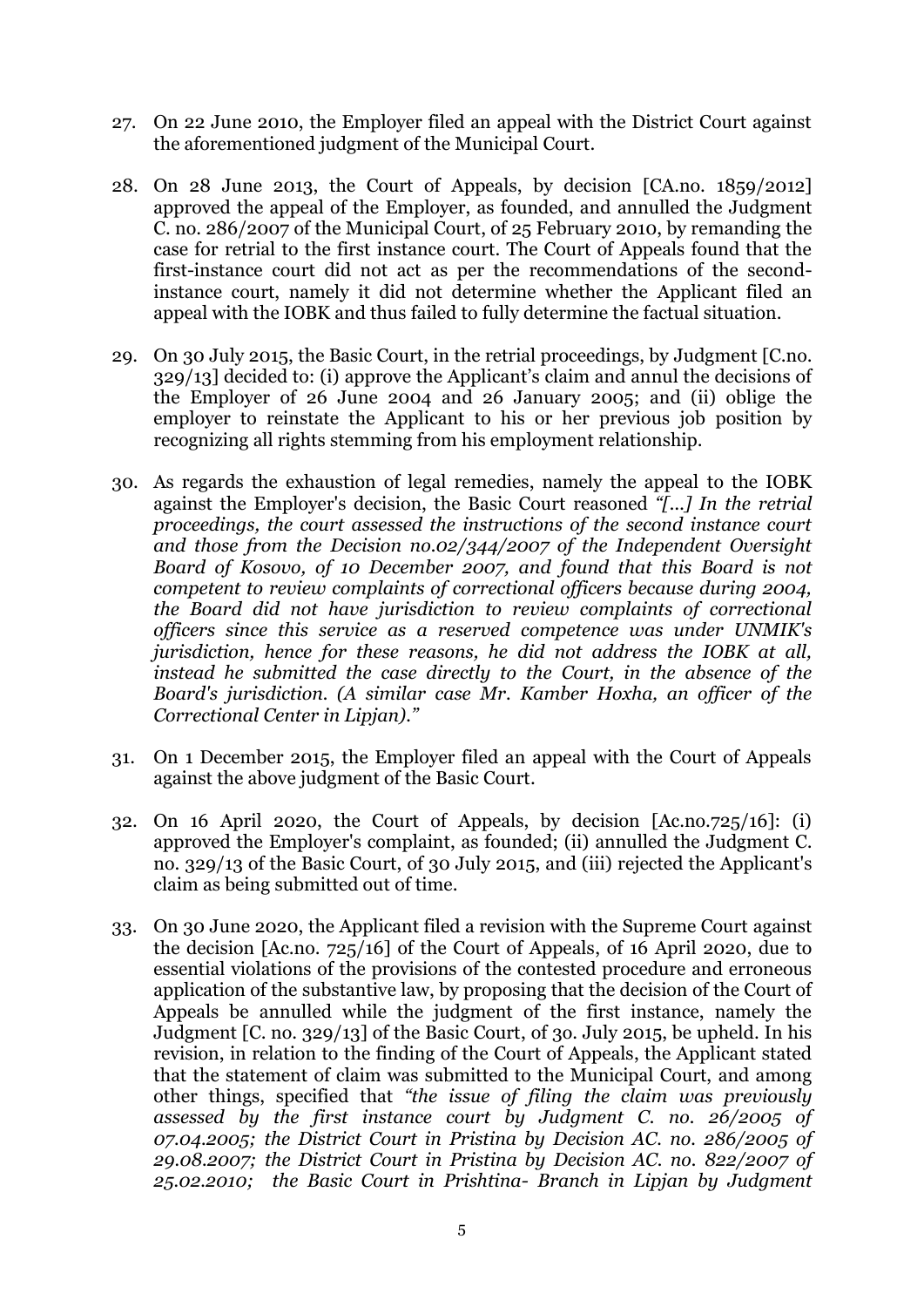*C.no.170/14 of 03.03.2016; the Court of Appeals of Kosovo by Judgment Ac.no.1580/2012 of 07.03.2014; as well as the Supreme Court of Kosovo by Decision Rev. no. 270/2014 of 06.01.2015, where the Applicant is Kamber Hoxha, review panels as well as a large number of judges of all levels, and all of them after examining this case have assessed that the claim was submitted within the deadline, whereas the current panel after decades has found that the claim is out of time."*

- 34. On 13 January 2021, the Supreme Court, by Judgment [Rev.no.387/2020], rejected the Applicant's revision, as unfounded.
- 35. The Supreme Court found that the Court of Appeals *"in its judgment has provided sufficient and convincing reasons for rendering a correct and lawful decision, which have also been accepted by this Court. The second instance court has correctly assessed that the claimant's claim seeking the annulment of a decision and reinstatement to the job positition with all rights from the employment relationship is out of time because the claimant filed the complaint against the decision of the first instance body of the respondent of 26.06.204… on 13.07.2004, while the second instance body of the respondent decided on 26.01. 2005, whereas the claim was filed by the claimant on 02.02.2005 and the fact that the second instance body of the respondent, decided out of the legal deadlines, cannot postpone the deadlines provided by the law for filing a claim, that is 30 days after filing the complaint, and if the issue is not decided upon complaint, then he must file the claim within the following 15 days, hence, the revision allegations that the claim was filed within the legal deadline, do not stand."*
- 36. The Supreme Court found that, *"The revision allegations that there were not met the conditions of Article 67.1.6 of the Law on Labour No. 03 / L-212, determinining that one of the reasons for termination of employment contract on legal basis is when the employee goes to serve a sentence which shall last more than 6 months, do not stand, and given that the termination of claimant's employment relationship was done due to serious violations of job duties as per Article 11.3 and since the proceedings were conducted on the basis of Article 11.5 of the Law on Labour, Regulation no.2001/27 which was in force at the time when the violation of job duties was committed by the claimant. In the revision, the claimant claims that no disciplinary procedure has been conducted against the claimant, which does not stand, because as stated above, the respondent as the Employer, on the occasion of termination of employment relationship, has applied the provisions of Article 11.5 of the Basic Law on Labour, when a written notification in this respect was served beforehand, and the case file there contains the delivery note which proves that the claimant was informed about the termination of employment relationship, and since there is evidence in the case file in this regard, the revision allegations in this respect are unfounded.*

*The deadline provided by the provision of Article 83, paragraph 1 of the Law on Basic Rights from the Employment Relationship (adopted by the Assembly of the SFRY on 28 September 1989) applicable at the time when the legal report was created, is a preclusive deadline, and with the expiry of the deadline the right to judicial protection is lost; the revision allegations that the claimant has filed the claim within the legal deadline, following the receipt*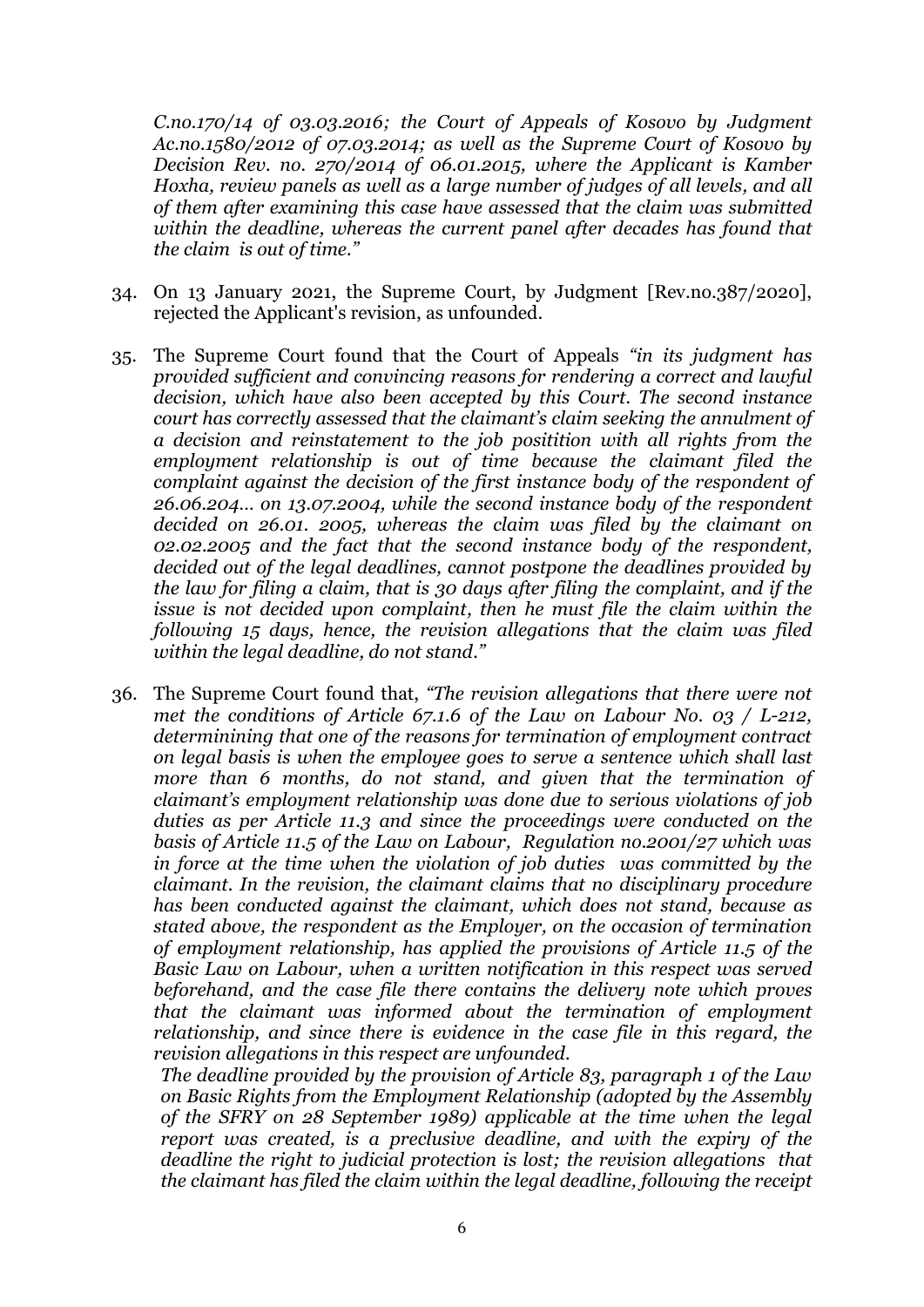*the decision of the second instance do not stand, for the fact that the decisionmaking concerning the claimant's appeal after the legal deadline does not renew the legal deadlines."*

#### **Applicant's allegations**

- 37. The Applicant alleges that the challenged decision has violated his fundamental rights and freedoms guaranteed by Articles 32 [Right to Legal Remedies] and 54 [Judicial Protection of Rights] of the Constitution.
- 38. In connection with the decisions of the Court of Appeals and Supreme Court, the Applicant states: *"Both courts, of the second and third instance, have violated the right to file a claim, thus denying him the right to file a claim because the second instance body of the respondent had provided the legal*  instruction that following the receipt of the decision of the second instance, the *claimant has the right to file a claim with the court. The claimant filed the claim within the provided deadline as per the legal instruction given to him. The second instance body rendered its decision on 26.01.2005 whilst the claim was submitted on 02.02.2005, after five days, namely within the deadline given by the decision of the second instance body. Here, we are dealing with a violation of the provisions of Article 32 and Article 54 of the Constitution of Kosovo."*
- 39. The Applicant further states, *"After having a legal instruction given by the second instance body that the claimant has the right to file a claim to the court within 30 days, on that occassion the required deadline for filing a claim 15 + 30 days cannot be applied when an additional deadline is given by the second instance court."*
- 40. Finally, the Applicant requests from the Court, *"The Constitutional Court of Kosovo to approve the Referral of Muhamet Ademi and annul the Judgment Rev.no.387/2020 of the Supreme Court of Kosovo, of 13.01.2021, whilst the case to be decided as by the Judgment C.no. 329/13, of 30 June 2015."*

#### **Relevant constitutional and legal provisions**

#### **CONSTITUTION OF THE REPUBLIC OF KOSOVO**

### **Article 31 [Right to Fair and Impartial Trial]**

*1. Everyone shall be guaranteed equal protection of rights in the proceedings before courts, other state authorities and holders of public powers.*

*2. Everyone is entitled to a fair and impartial public hearing as to the determination of one's rights and obligations or as to any criminal charges within a reasonable time by an independent and impartial tribunal established by law. [...]"*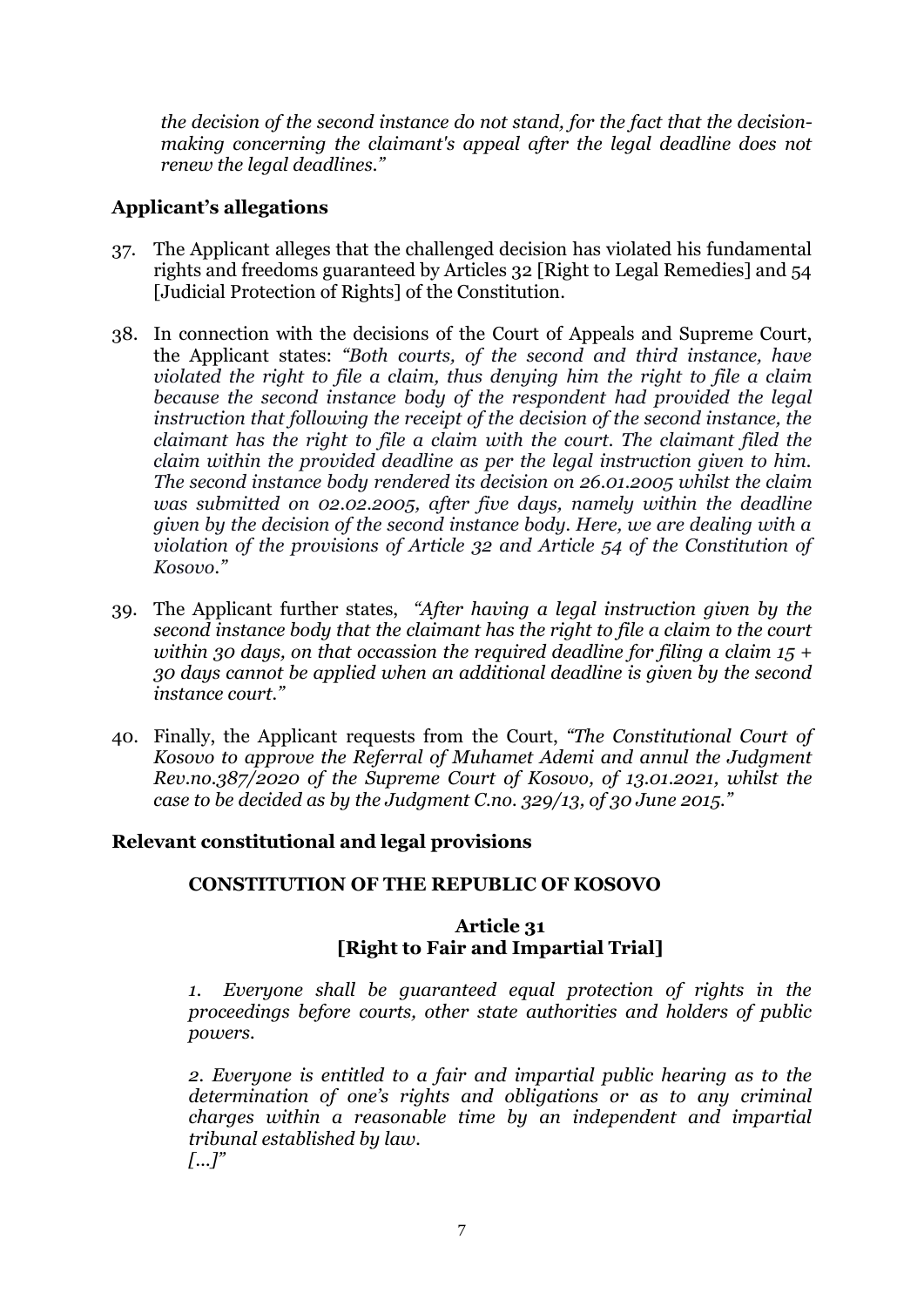#### **Article 32 [Right to Legal Remedies]**

 *Every person has the right to pursue legal remedies against judicial and administrative decisions which infringe on his/her rights or interests, in the manner provided by law.*

#### **Article 54 [Judicial Protection of Rights]**

*Everyone enjoys the right of judicial protection if any right guaranteed by this Constitution or by law has been violated or denied and has the right to an effective legal remedy if found that such right has been violated.* 

#### **EUROPEAN CONVENTION ON HUMAN RIGHTS**

#### **Article 6 (Right to a fair trial)**

*1. In the determination of his civil rights and obligations or of any criminal charge against him, everyone is entitled to a fair and public hearing within a reasonable time by an independent and impartial tribunal established by law. Judgment shall be pronounced publicly but the press and public may be excluded from all or part of the trial in the interests of morals, public order or national security in a democratic society, where the interests of juveniles or the protection of the private life of the parties so require, or to the extent strictly necessary in the opinion of the court in special circumstances where publicity would prejudice the interests of justice."*

#### **Article 13 (Right to an effective remedy)**

*Everyone whose rights and freedoms as set forth in this Convention are violated shall have an effective remedy before a national authority notwithstanding that the violation has been committed by persons acting in an official capacity.*

#### **UNMIK Regulation No.1999/24 on the Law Applicable in Kosovo, amended by Regulation No. 2000/59**

*"Article 1 Applicable Law*

*1.1 The law applicable in Kosovo shall be:*

*(a) The regulations promulgated by the Special Representative of the Secretary General and subsidiary instruments issued thereunder; and (b) The law in force in Kosovo on 22 march 1989.*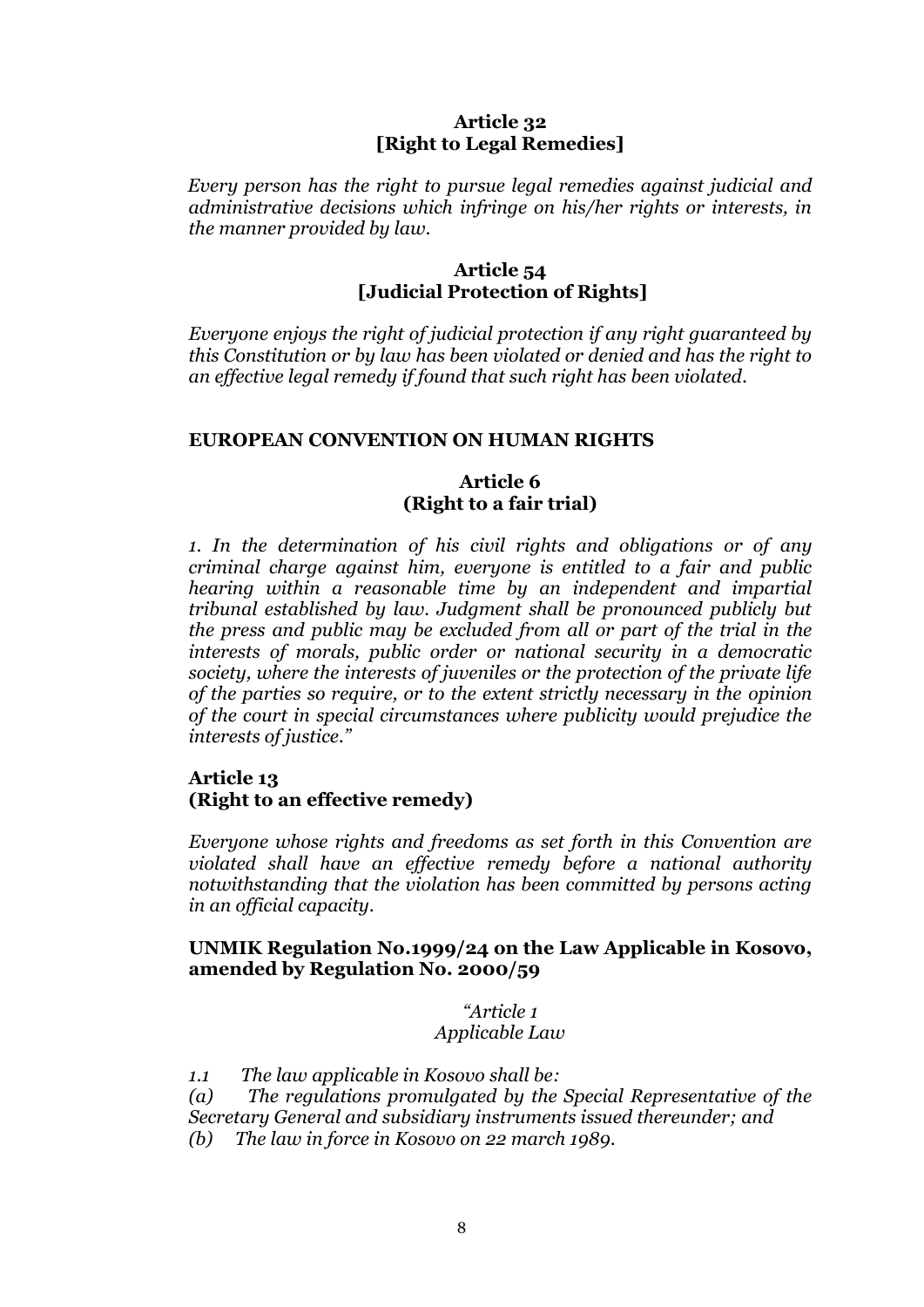*In case of a conflict, the regulations and subsidiary instruments issued thereunder shall take precedence.*

*1.2. If a court of competent jurisdiction or a body or person required to implement a provision of the law determines that a subject matter or situation is not covered by the laws set out in section 1.1 of the present regulation but is covered by another law in force in Kosovo after 22 March 1989 which is not discriminatory and which complies with section 1.3 of the present regulation, the court, body or person shall, as an exception, apply that law.* 

*1.3. In exercising their functions, all persons undertaking public duties or holding public office in Kosovo shall observe internationally recognized human rights standards [...]".*

#### **Law on Basic Rights from the Employment Relationship of SFRY, of 28 September 1989**

"*if an employee who is not satisfied with the final decision of the cometent authority or if that authority fails to render a decision within 30(thirty) days from the date of submission of the request, namely the objection, he/she has the right to seek protection of his rights before the competent court within a time limit of 15(fifteen) days."*

#### **Assessment of the admissibility of Referral**

- 41. The Court first examines whether the Referral has fulfilled the admissibility requirements established in the Constitution, foreseen in the Law and further specified in the Rules of Procedure.
- 42. In this respect, the Court refers to paragraphs 1 and 7 of Article 113 [Jurisdiction and Authorized Parties] of the Constitution which establish:

*"1. The Constitutional Court decides only on matters referred to the court in a legal manner by authorized parties. [...]*

*7. Individuals are authorized to refer violations by public authorities of their individual rights and freedoms guaranteed by the Constitution, but only after exhaustion of all legal remedies provided by law."*

43. The Court also refers to the admissibility criteria, as provided by Law. In this respect, the Court refers to Articles 47 [Individual Requests], 48 [Accuracy of the Referral] and 49 [Deadlines] of the Law, which establish:

#### Article 47 [Individual Requests]

*"1. Every individual is entitled to request from the Constitutional Court legal protection when he considers that his/her individual rights and freedoms guaranteed by the Constitution are violated by a public authority.*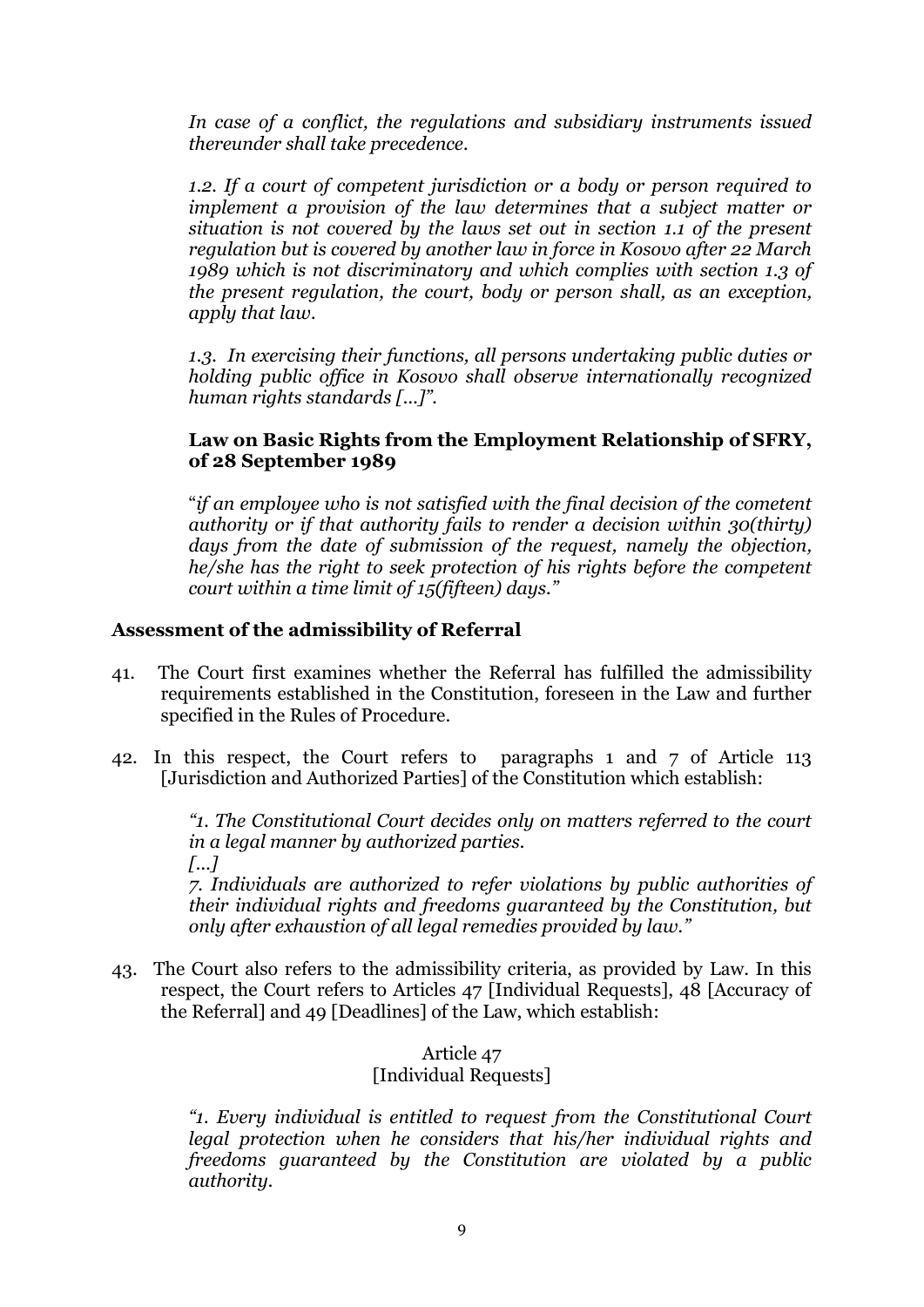*2. The individual may submit the referral in question only after he/she has exhausted all the legal remedies provided by the law."*

#### Article 48 [Accuracy of the Referral]

*"In his/her referral, the claimant should accurately clarify what rights and freedoms he/she claims to have been violated and what concrete act of public authority is subject to challenge."* 

# Article 49

# [Deadlines]

*"The referral should be submitted within a period of four (4) months. The deadline shall be counted from the day upon which the claimant has been served with a court decision [...]."*

- 44. As to the fulfilment of these criteria, the Court first emphasizes that the Applicant is an authorized party, who is challenging an act of a public authority, namely the Decision [Rev.no. 387/2020] of the Supreme Court, of 13 January 2021, after having exhausted all legal remedies provided by law. The Applicant has also clarified the fundamental rights and freedoms which he alleges to have been violated pursuant to the requirements of Article 48 of the Law, and has submitted the Referral in accordance with the deadlines established in Article 49 of the Law and Rule 39 (1) (c) of the Rules of Procedure.
- 45. The Court also determines whether the Applicant's Referral meets the admissibility criteria as established in paragraph (1) of Rule 39 (Admissibility Criteria) of the Rules of Procedure. The same may not be declared inadmissible on the basis of the conditions provided in paragraph (3) of Rule 39 of the Rules of Procedure.
- 46. Moreover, and finally, the Court considers that this Referral is not manifestly ill-founded, as provided for in paragraph (2) of Rule 39 of the Rules of Procedure and, therefore, it must be declared admissible and have its merits considered.

#### **Merits of the Referral**

47. The Court recalls that on 26 June 2004, the Applicant's Employer brought a decision to terminate his employment relationship due to a disciplinary violation during working hours. For this reason, on 13 July 2004, the Applicant filed a complaint with the second-instance body of the Employer against the Employer's decision on termination of his employment relationship. On 26 January 2005, respectively more than 6 (six) months later, the second instance body rejected the Applicant's complaint. As a result of the decision of the second instance body of the Employer, the Applicant filed a claim with the Municipal Court, seeking the annulment of the Employer's decision on termination of employment relationship, of 26 June 2004. The Municipal Court, by Judgment [C.no.26/2005] of 7 April 2005: (i) approved the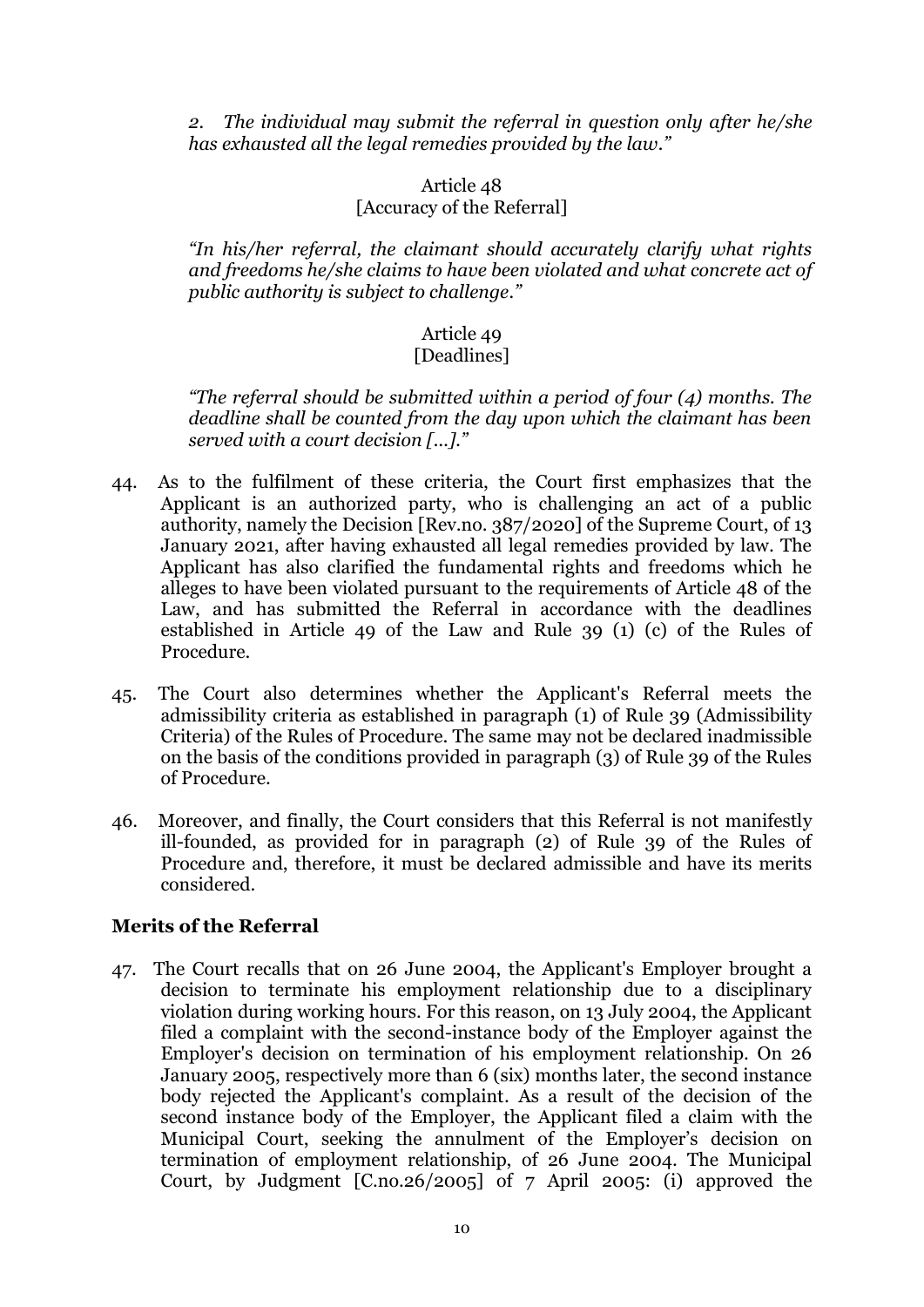Applicant's statement of claim; (ii) annulled the above decisions of the Employer of 26 June 2004 and 26 January 2005; and (iii) obliged the Employer to reinstate the Applicant to his previous job position, by recognizing all his rights stemming from this employment relationship, starting from 30 June 2004 until his reinstatement to his previous job position. As a result of the Employer's appeal filed against the judgment of the Municipal Court, the District Court, by Decision [Ac.no.822/2005] of 29 August 2007, approved the Employer's appeal, as founded, and remanded the case to the first instance court for reconsideration purposes, after having found that the Applicant used to have the status of a civil servant and therefore he was obliged to file an appeal with the IOBK, as a second instance body. On the basis of the case file, it results that the issue of the Claimant's statement of claim was returned for adjudication to the Municipal Court and the latter by the Judgment [C.no.286/07] of 25 February 201o approved the Applicant's statement claim and decided to reinstate the Applicant to his previous job position. As a result of an appeal lodged by the Employer, the Court of Appeals, by Judgment [CA.no.1859/2012] of 28 June 2013 approved the appeal of the latter and annulled the judgment of the Municipal Court of 25 February 2010. The Court of Appeals found that the first instance court did not act upon the recommendations of the second instance court; respectively it did not determine whether the Applicant has filed an appeal with IOBK and thus failed to completely establish the factual situation. After that, the Basic Court in the repeated proceedings, by the Judgment  $[C, no. 329/13]$  of 30 July 2015: (i) approved the Applicant's statement of claim and annulled the Employer's decisions of 26 June 2004 and 26 January 2005; and (iii) obliged the Employer to reinstate the Applicant to his previous job position, by recognizing all his rights stemming from this employment relationship. As regards the issue of the recommendation of the Court of Appeals concerning the appellate procedure before the IOBK, the Basic Court found that the IOBK was not competent to review complaints of correctional officers because during 2004, the IOBK did not have jurisdiction to consider complaints of correctional officers since this service was under the jurisdiction of UNMIK. As a result of the appeal filed by the Employer, the Court of Appeals, by Decision[Ac.no.725/2016] of 16 April 2020, (i) approved the Employer's appeal, as founded; (ii) annulled the Judgment C. no. 329/13 of the Basic Court, of 30 July 2015, (iii) in the following it determined that the Applicant's claim, on the basis of Article 391, item (f) of the LCP, is out of time. Consequently, the Applicant filed a revision with the Supreme Court against the decision of the Court of Appeals and the abovementioned court, by Judgment [Rev.no.387/2020] of 13 January 2021, rejected his revision, as unfounded; The Supreme Court found that the Applicant had submitted his statement of claim, of 2 February 2005, to the Municipal Court, against the decision of the second instance of the Employer, of 26 January 2005, out of the deadline envisaged in paragraph 1, of Article 83 of the LBRER. The Supreme Court also found that LBRER has been the applicable law at the time when the Applicant had established his employment relationship with the Employer and pursuant to the above provision of this Law, the deadline specified in this provision, namely paragraph 1 of Article 83 of the LBRER "*applicable at the time when the legal report was created, is a preclusive deadline, and with the expiry of the deadline the right to judicial protection is lost; revision allegations that the claimant has filed the claim within the legal deadline,*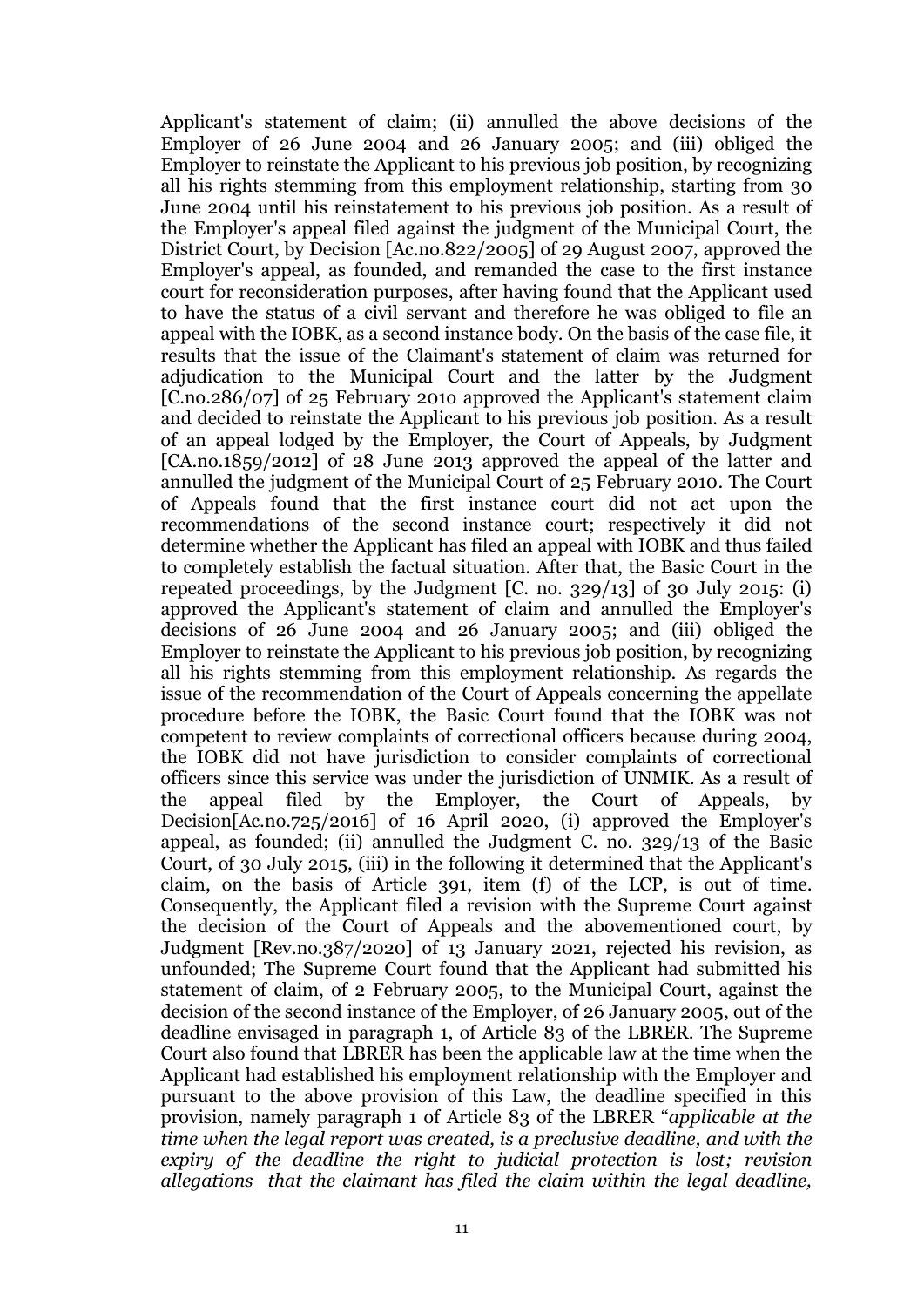*following the receipt the decision of the second instance do not stand, for the fact that the decision making concerning the claimant's appeal after the legal deadline does not renew the legal deadlines."*

- 48. The Applicant challenges the above conclusions of the decision of the Court of Appeals and the Supreme Court, by alleging a violation of Article 32 of the Constitution in conjunction with Article 54 of the Constitution. In his request, the Applicant specifies that *"Both courts, of the second and third instance, have violated the right to file a claim, thus denying him the right to file a claim because the second instance body of the respondent had provided the legal instruction that following the receipt of the decision of the second instance, the claimant has the right to file a claim. The claimant filed the claim within the provided deadline as per the legal instruction given to him. The second instance body rendered its decision on 26.01.2005 whilst the claim was submitted on 02.02.2005, namely after five days, within the deadline given by the decision of the second instance body. Here, we are dealing with a violation of the provisions of Article 32 and Article 54 of the Constitution of Kosovo."* Consequently, the Applicant specifies that non-acceptance of the deadline for the claim by the Court of Appeals and Supreme Courts constitutes a violation of his right to file a claim.
- 49. The Court further notes that the Applicant has not alleged a violation of his right to a fair and impartial trial, guaranteed by Article 31 [Right to Fair and Impartial Trial] of the Constitution in conjunction with Article 6 (Right to a fair trial) of the ECHR. However, on the basis of factual and legal circumstances of the case, the Court notes that in addition to the allegations of violation of Article 32 of the Constitution in conjunction with Article 54 of the Constitution, the allegations made by the Applicant contain elements of the right of "access to the court" as an integral part of the rights guaranteed by Article 31 of the Constitution in conjunction with Article 6 of the ECHR.
- 50. In terms of the examination of the Applicant's allegations within the scope of Article 31 of the Constitution in conjunction with Article 6 of the ECHR, the Court, referring to its case law and the case law of the European Court of Human Rights (ECtHR), emphasizes that it does not consider itself to be bound by the characterization of the alleged violations given by the Applicant. By virtue of the *juria novit curia* principle, the Court itself is the master of the characterisation of the constitutional issues that a particular case may include, and may consider of its own motion the relevant complaints, relying on provisions or paragraphs which the parties have not expressly invoked (see, in this sense, the case of Court: KI48/18, Applicant: *Ahmet Frangu*, Judgment of 22 July 2020, para.81).
- 51. In addition, pursuant to the case-law of the ECtHR, the complaint is characterised by the facts alleged in it and not merely by the legal grounds and arguments on which the parties have expressly relied (see, the ECtHR case: *Talpis v. Italy*, Judgment of 18 September 2017, paragraph 77 and references cited therein).
- 52. Therefore, the Court will continue to review the Applicant's allegations from the point of view of the rights guaranteed by Article 31 of the Constitution in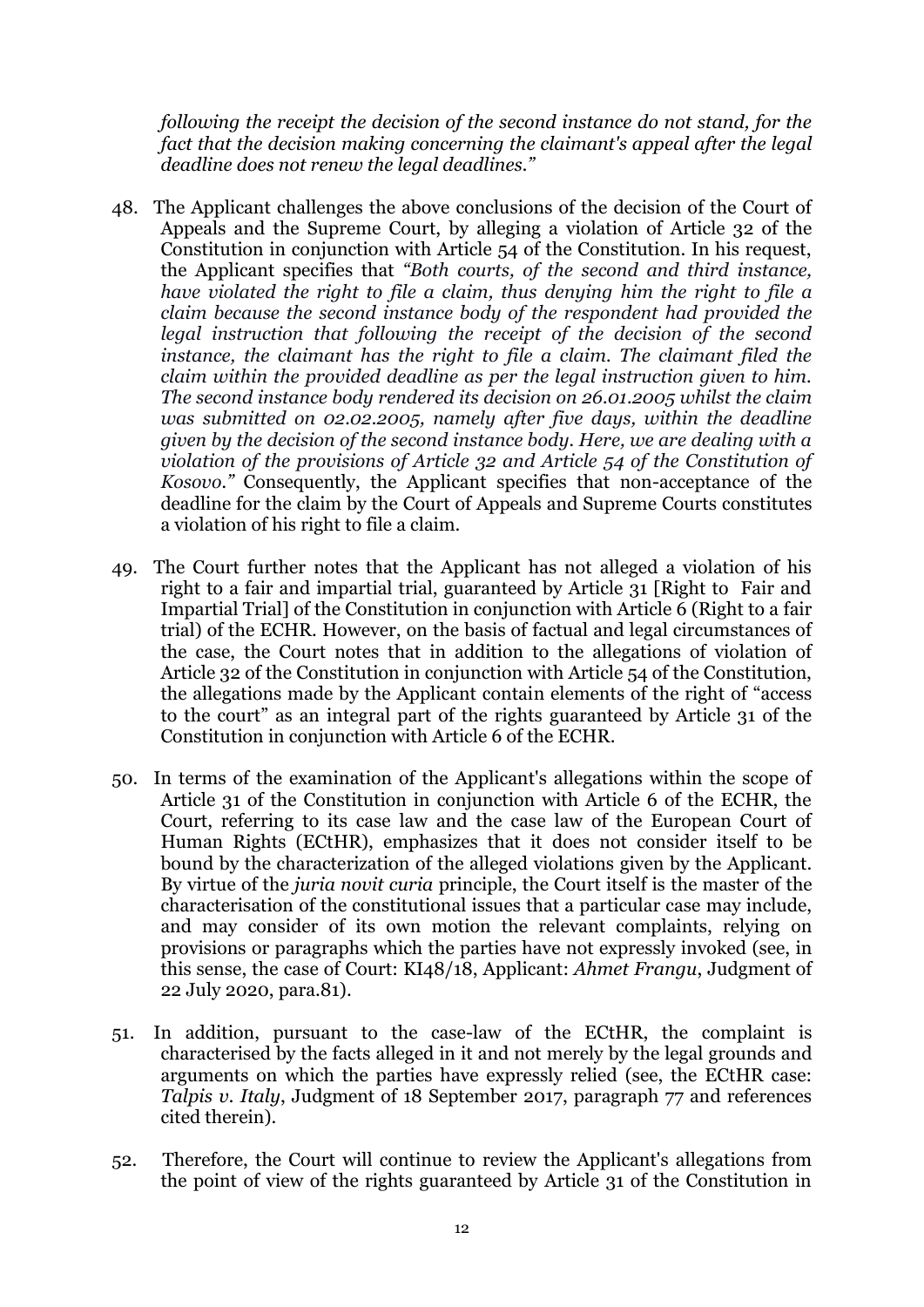conjunction with Article 6 of the ECHR, by applying the principles established through the case law of the ECtHR, on the basis of which and pursuant to Article 53 [Interpretation of Human Rights Provisions] of the Constitution, the Court is obliged, as follows: *"Fundamental rights and freedoms guaranteed by this Constitution shall be interpreted consistent with the court decisions of the European Court of Human Rights."*

- 53. In this connection, the Court first notes that the case law of the ECtHR and the Court has consistently held that the fairness of the proceedings is assessed on the basis of the proceedings as a whole (see, the cases of Court: KI62/17, Applicant: *Emine Simnica*, Judgment of 29 May 2018, paragraph 41 and KI 20/21, Applicant: *Violeta Todorović*, Judgment of 13 April 2021, paragraph 38; see also the case of the ECtHR: *Barbera, Messeque and Jabardo v. Spain*, Judgment of 6 October 1988, paragraph 68). Therefore, in the procedure of the assessment of the merits of the Applicant's allegations, the Court villll adhere to these principles.
- 54. In this respect and in order to review the Applicant's allegations, the Court will elaborate general principles with respect to the right of "access to the court", guaranteed by Article 31 of the Constitution in conjunction with Article 6 of the ECHR, to the extent relevant for the circumstances of this case, in order to assess the applicability of these articles, and proceed with the application of these general principles to the circumstances of the present case.

### *I. General principles with regard to the right of "access to the court" guaranteed by Article 31 of the Constitution in conjunction with Article 6 of the ECHR, as well as the relevant case law*

- *(i) General principles*
- 55. As to the right of "access to a court", a right guaranteed by paragraph 1 of Article 31 of the Constitution in conjunction with paragraph 1 of Article 6 of the ECHR, the Court first notes that it already has a case-law which is built on the principles established by the case-law of the ECtHR (including, but not limited to, *Golder v. The United Kingdom*, Judgment of 21 February 1975; *Běleš and Others v. the Czech Republic*, Judgment of 12 November 2002; *Miragall Escolano and Others v. Spain*, Judgment of 25 January 2000 and *Nait-Liman v. Switzerland*, Judgment of 15 March 2018.) However, the court cases through which the Court has confirmed the principles established by the ECtHR and applied them in the cases before it, including but not limited to the cases KI 54/21, with Applicant *Kamber Hoxha* [judgment of 4 November 2021]; KI 62/17, with Applicant *Emine Simnica* [judgment of 29 May 2018]; KI 224/19 with Applicant *Islam Krasniqi* [judgment of 10 December 2020] and KI 20/21 with Applicant *Violeta Todorović* [judgment of 13 April 2021].
- 56. In this sense, the Court first refers to the case-law of the ECtHR, namely the case *Golder v. The United Kingdom*, wherein it is stated that the *"right of access to the court constitutes an element which is inherent in the right stated by Article 6, paragraph 1 [ECHR]. Article 6, paragraph 1, secures to everyone the right to have any claim relating to his civil rights and obligations brought before a court or tribunal. In this way, this Article embodies the "right to a*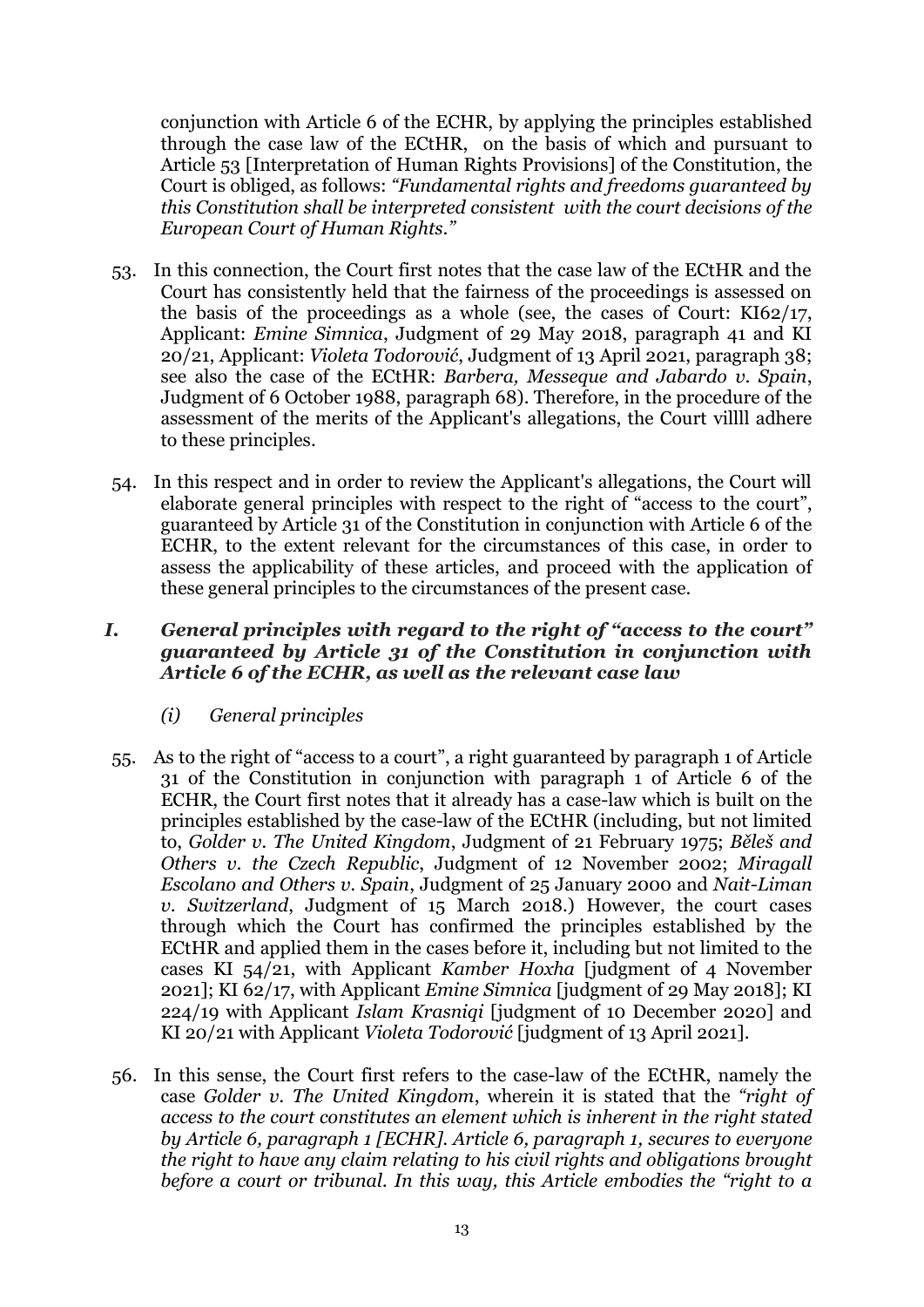*court", of which the right of access, that is the right to institute proceedings before courts in civil matters, constitutes one aspect only" (see, the ECtHR case: Golder v. The United Kingdom*, cited above, paragraphs 28-36).

- 57. The Court also refers to its case-law, namely the case KI54/21, with Applicant *Kamber Hoxha*, wherein it is stated that "*excessively formalistic interpretation and finding on the applicability of paragraph 1 of Article 83 of LBRER in the circumstances of the Applicant and their finding through the challenged judgment of the Supreme Court that his statement of claim is out of time, in the circumstances of the Applicant, is disproportionate to the goal of ensuring legal certainty and proper administration of justice, as one of the basic principles of the rule of law in a democratic society; (ii) that as a result of this interpretation and the finding of the Supreme Court, in its challenged decision, the Applicant was denied the "right of access to the court", within the meaning of paragraph 1 of Article 31 of the Constitution, in conjunction with paragraph 1 of Article 6 of the ECHR, thus preventing him from continuing to have his case reviewed based on the merits of the Referral" (*see, the case KI 54/21*,* with Applicant *Kamber Hoxha*, cited above, paragraph 92).
- 58. In this context, the Court notes that the "right of access to the court", as an inherent part of the right to a fair and impartial trial, guaranteed by Article 31 of the Constitution in conjunction with paragraph (1) of Article 6 of the ECHR, provides that all litigants should have an effective remedy enabling them to assert their civil rights (see, the Cases cited above, KI54/24, with the abpvementioned Applicant *Kamber Hoxha*, paragraph 62 ; KI 224/19, with the abovementioned Applicant *Islam Krasniqi*, paragraph 35; and KI 20/21, with the above-mentioned Applicant *Violeta Todorović*, paragraph 41, see in this context also of the ECtHR mentioned above, *Běleš and Others v. the Czech Republic*, paragraph 49, and *Naït-Liman v. Switzerland*, paragraph 112).
- 59. The Court further notes that the right of access to the court is not absolute one, and it may be subject to limitations, since by its nature it calls for regulation by a State which enjoys a certain margin of discretion in this regard (see in this respect, the abovementioned case KI54/21, with the above-mentioned Applicant *Kamber Hoxha*, paragraph 64 as well as KI20/21, with Applicant *Violeta Todorović*, paragraph 44).
- 60. However, any limitation on the right of access to the court must not restrict or reduce a person's access in such a way or to such an extent that the very essence of the *"right to the court"* is impaired. Such restrictions will not be justified if they do not pursue a legitimate aim or if there is not reasonable relationship of proportionality between the means employed and the aim sought to be achieved (see, the above case of Court KI20/21, Applicant *Violeta Todorović*, paragraph 45; and see the ECtHR cases: *Sotiris and Nikos Koutras ATTEE v. Greece*, Judgment of 16 November 2000, paragraph 15, and *Běleš and Others v. the Czech Republic*, Judgment of 12 November 2002, paragraph 61).

*(ii) Case law of the ECtHR*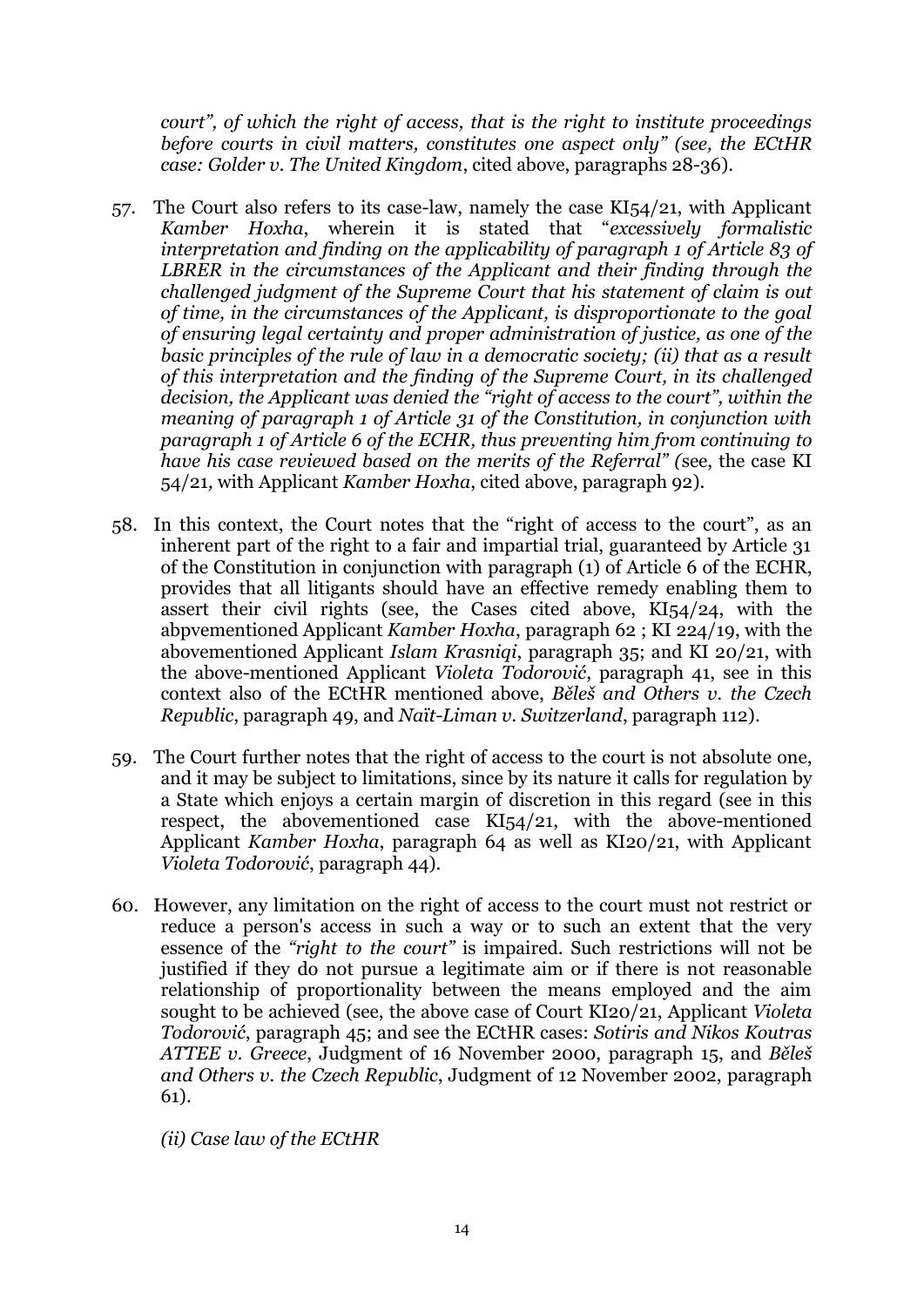- 61. On the basis of the circumstances of the present case, the Court also refers to the relevant case law of the ECtHR, which relates to the right of access to the court, from the aspect of guaranteeing the principles of legal certainty and the proper administration of justice, as fundamental principles of the rule of law in a democratic society.
- 62. In its case-law, the ECtHR has specified that the rules which determine the formal steps to be taken and the time-limit to be complied with in lodging an appeal are aimed at ensuring a proper administration of justice and must be reviewed in compliance, in particular with the principles of legal certainty (see, the case *Canete de Goni v. Spain*, judgment of 15 October 2002, paragraph 36). In this respect, the ECtHR has specified that the relevant rules or their application should not prevent the litigants from using an available legal remedy (see, in this context the case of the ECtHR *Miragall Escolano and Others v. Spain*, Judgment of 25 January 2000, paragraph 36). Moreover, the ECtHR has underlined that each case must be reviewed in the light of the special features of the proceedings in question (see, the ECtHR case *Kurşun v. Turkey*, judgment of 30 October 2018, paragraphs 103-104). In this regard, the ECtHR further underlined that in applying procedural rules, the courts must avoid excessive formalism that would impair fairness of the proceedings and excessive flexibility which would render nugatory the procedural requirements established by law(see, the case *Hasan Tunç et al. V. Turkey*, judgment of 31 January 2017, paragraphs 32-33).
- 63. The ECtHR in the case *Zubac v. Croatia* has emphasized in a concise manner that the "*observance of formalised rules of procedure in civil proceedings [...] is valuable and important as it is capable of preventing arbitrariness and securing the rendering of decisions within a reasonable time, as well as ensuring legal certainty and respect for the court (see, the case Zubac v. Croatia [GC], judgment of 5 April 2018, paragraph 96)*. In this case, the ECtHR also underlined that "*however, the right of access to the court is considered to have been impaired when the rules cease to serve the aims of legal certainty and the proper administration of justice and consequently form a sort of barrier preventing the litigant from having his or her case determined based on the merits by the competent court* (paragraph 98 of the judgment in the case of *Zubac v. Croatia*). In the context of the latter, the ECtHR has noted that in cases where public authorities have provided inaccurate or incomplete information, local courts must take into account to a sufficient extent the specific circumstances of the case in order not to have the rules applied and practiced in a very harsh manner (see, in this sense the case of ECtHR *Clavien v. Switzerland*, judgment of 12 September 2017, paragraph 27 and *Gajtani v. Switzerland*, judgment of 9 September 2014, paragraph 75).
- 64. On the other hand, in the case of *Ivanova and Ivashova v. Russia* [judgment of 26 January 2017], the ECtHR found that the national courts should not interpret the domestic law in an inflexible manner with the effect of imposing an obligation with which the litigants could not possibly comply. According to the ECtHR, requiring an appeal to be lodged within one month from the date upon which the registry office drew up a full copy of the court's decision – rather than the point at which the claimant actually had knowledge of the decision - amounted to making the expiry of the relevant deadline dependent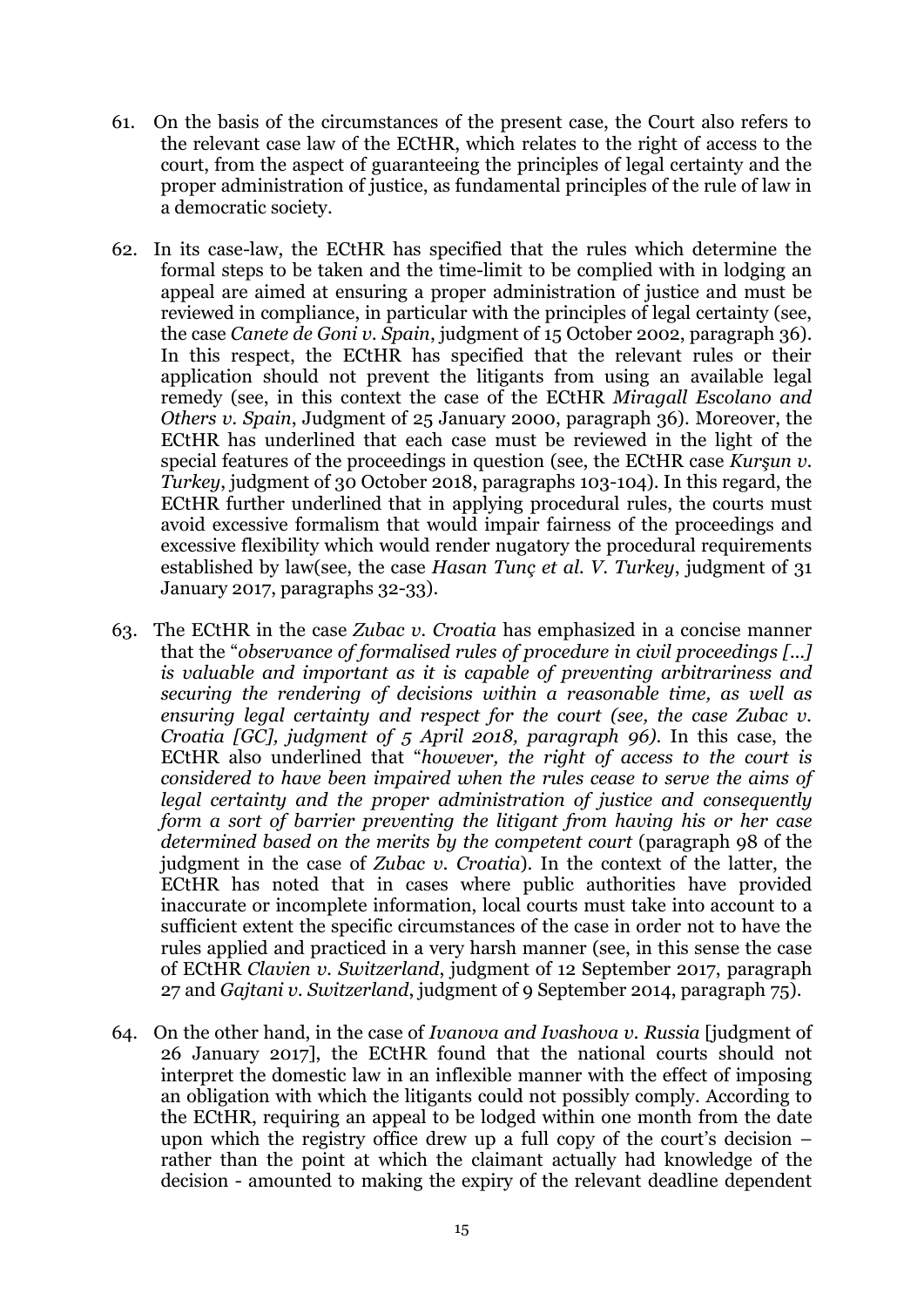on a factor entirely out of the claimant's control. Therefore, the ECtHR found that the right to appeal must be valid from the day upon which the claimant was informed about the full text of the decision. In the present case, the ECtHR concluded that the disputable action was not proportionate to the aim of guaranteeing legal certainty and the proper administration of justice, and therefore found that his right of access to the court is guaranteed by Article 6, paragraph 1 of the ECHR (see, paragraphs 52- 58 of the judment in case *Ivanova and Ivashova v. Russia*).

*(iii) Case law of the Constitutional Court in relation to the right of access to the court*

- 65. As stated above, the Court has applied the aforementioned principles established through the case law of the ECtHR in its case law. Specifically, the Court has referred, as mentioned above, to four cases of the Court, namely the cases KI54/21, with Applicant *Kamber Hoxha*, KI 62/17, with *Applicant Emina Simnica*, KI224/19 with Applicant *Islam Krasniqi*, and KI20/21 with Applicant *Violeta Todorović*, in which in some points the Court found a violation of the right of access to the court, guaranteed by Article 31 of the Constitution, in conjunction with Article 6 of the ECHR.
- 66. In this regard, the Court refers to its last case, on which occasion the latter, by having referred to and applied the above principles determined through the case law of the ECtHR, found a violation of the right of access to the court as one of the principles of a fair trial under Article 31 of the Constitution and Article 6 of the ECHR. The circumstances of the Applicant's case in case KI54/21 relate to a decision of the Employer, namely the Correctional Service, Detention Center in Lipjan, of 2004, on termination of employment relationship as a result of disciplinary violations during working hours. The Applicant first challenged this decision before the second instance body of the Employer, which after a period of 6 (six) months rejected the Applicant's complaint. The Applicant initiated proceedings before the regular courts against this decision. The Municipal Court in Lipjan decided in favour of the Applicant, by obliging the employer to reinstate him to his previous job position, and recognizing all his rights stemming from this employment relationship. However, as a result of the Employer's appeal regarding the Applicant's statement of claim during the period from 2006 to 2015, proceedings were conducted before the District Court, the Independent Oversight Board for Civil Service, and the Court of Appeals, where this statement of claim was reviewed both in terms of procedural aspect as well as the merits of the statement of claim. Finally, the case was remanded for reconsideration to the Basic Court, which again approved the Applicant's statement of claim, in its entirety. However, deciding upon the Employer's appeal, the Court of Appeals annulled the judgment of the Basic Court, by rejecting the Applicant's statement of claim, this time, after finding that the initial claim was filed out of the legal deadlines, as envisaged in the Law on Basic Rights from the Employment Relationship of the SFRY, of 28 September 1989. Acting upon the request for revision, the Supreme Court upheld the position of the Court of Appeals. Consequently, the Constitutional Court found that the challenged decision of the Court of Appeals and the Supreme Court was rendered in contravention with the procedural guarantees guaranteed in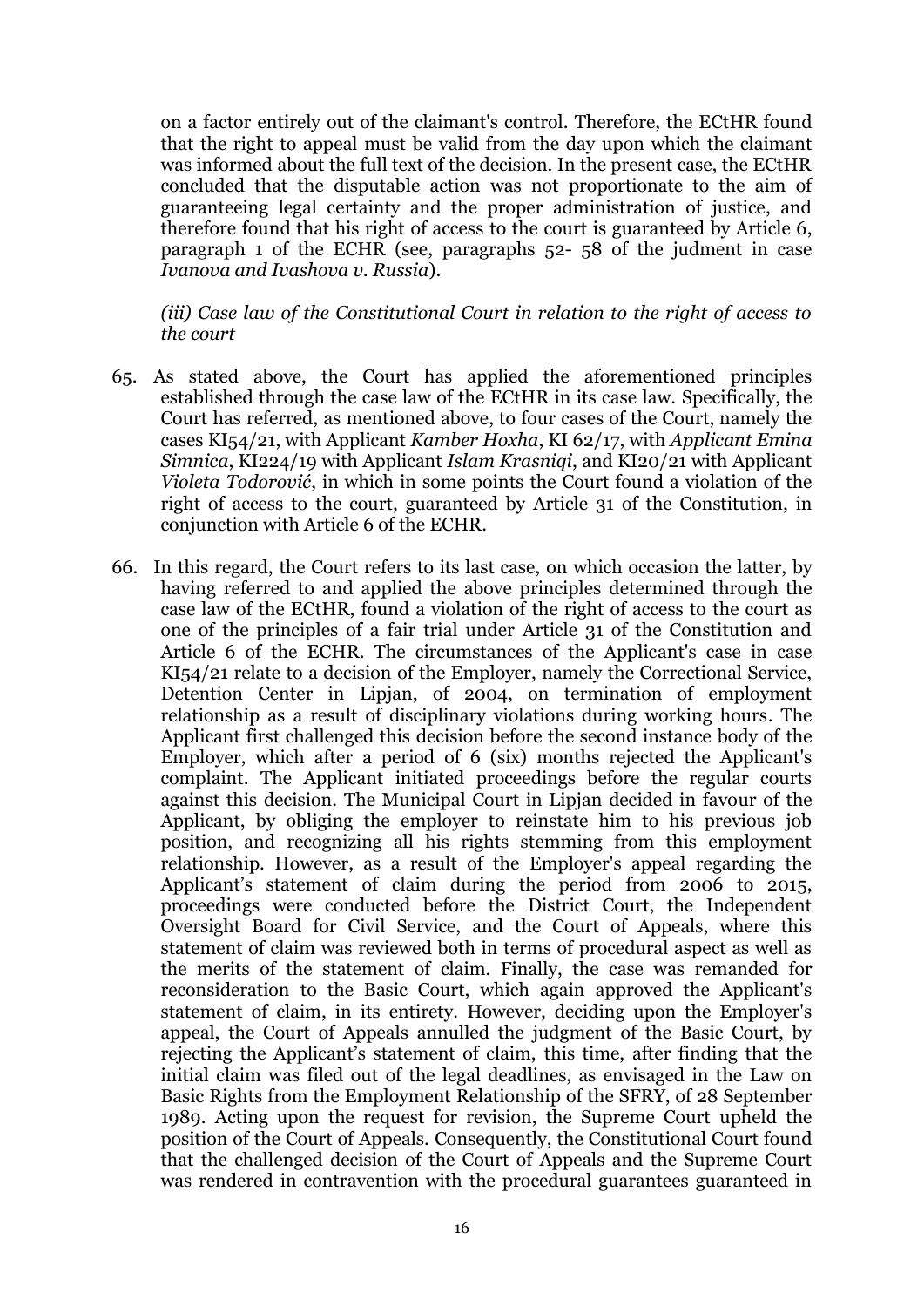Article 31 [Right to Fair and Impartial Trial] of the Constitution, in conjunction with Article 6 (Right to a fair trial) of the European Convention on Human Rights, and therefore declared it invalid, by remanding the matter for reconsideration in accordance with the conclusions of the Constitutional Court.

#### *I. Application of the aforementioned principles to the circumstances of this case*

- 67. The Court recalls that on 13 July 2004 the Applicant lodged an appeal with the second instance body of the Employer against the Employer's decision on termination of his employment relationship, of 26 June 2004. On 26 January 2005, respectively more than six (6) months later, the second instance body issued a decision rejecting the Applicant's complaint, and as a result of the decision of the second instance body of the Employer, the Applicant within the deadline of fifteen (15) days, filed a claim with the Municipal Court seeking annulment of the Employer's decision on termination of his employment relationship, of 26 June 2004. On this occasion, the Court points out that the decision of the second-instance body of the Employer did not contain the instruction on the legal remedies. In addition, the Court also notes that the legal basis for rendering this decision, which is mentioned in the preamble of this decision, was the UNMIK Regulation 2001/36 on the Civil Service. As a consequence of the Applicant's claim, the Municipal Court, after having reviewed the statement of claim based on its merits, by Judgment C.no. 26/2005, of 7 April 2005, approved his statement claim of whereby it obliged the Employer to have the Applicant reinstated to his previous job position. From the moment of the appeal being filed by the Employer with the District Court against this judgment of the Municipal Court, namely from 2005 until the rendering of the challenged decision [Ac. no. 725/16] of the Court of Appeals, of 16 April 2020, and Judgment [Rev. no. 387/2020] of the Supreme Court, of 13 January 2021, the issue of the claimant's claim, as elaborated in detail, has been dealt with before the regular courts both in terms of admissibility and in terms of the merits of the claim, for fifteen (15) years.
- 68. In this context, the Court, based on the procedural chronology of this case before the regular courts, and in the sense of the *"right of access"* to the court, notes that the Applicant had access to the court during this period, pending a decision [Ac.no.725/16], of the Court of Appeals, of 16 April 2020, which decided to reject the Applicant's statement of claim as out of time. Also, the Supreme Court, rejected the revision submitted by the Applicant after finding that on the basis of Article 83, paragraph 1 of the LBRER of the SFRY, of 28 September 1989, his request was submitted out of the legal deadline provided by this provision, and thus confirmed the conclusion of the Court of Appeals through the above decision, of 16 April 2020.
- 69. The Court reiterates that the main reason for rejection of the Applicant's claim by the Court of Appeals, respectively the Supreme Court was that the latter by interpreting and applying Article 83, paragraph 1 of the LBRER of SFRY, of 28 September 1989, came to the conclusion that his request was submitted out of the deadline envisaged by this provision. According to the interpretation of the Court of Appeals and Supreme Court, the Applicant should have filed the claim with the Municipal Court within fifteen (15) days from the expiration of thirty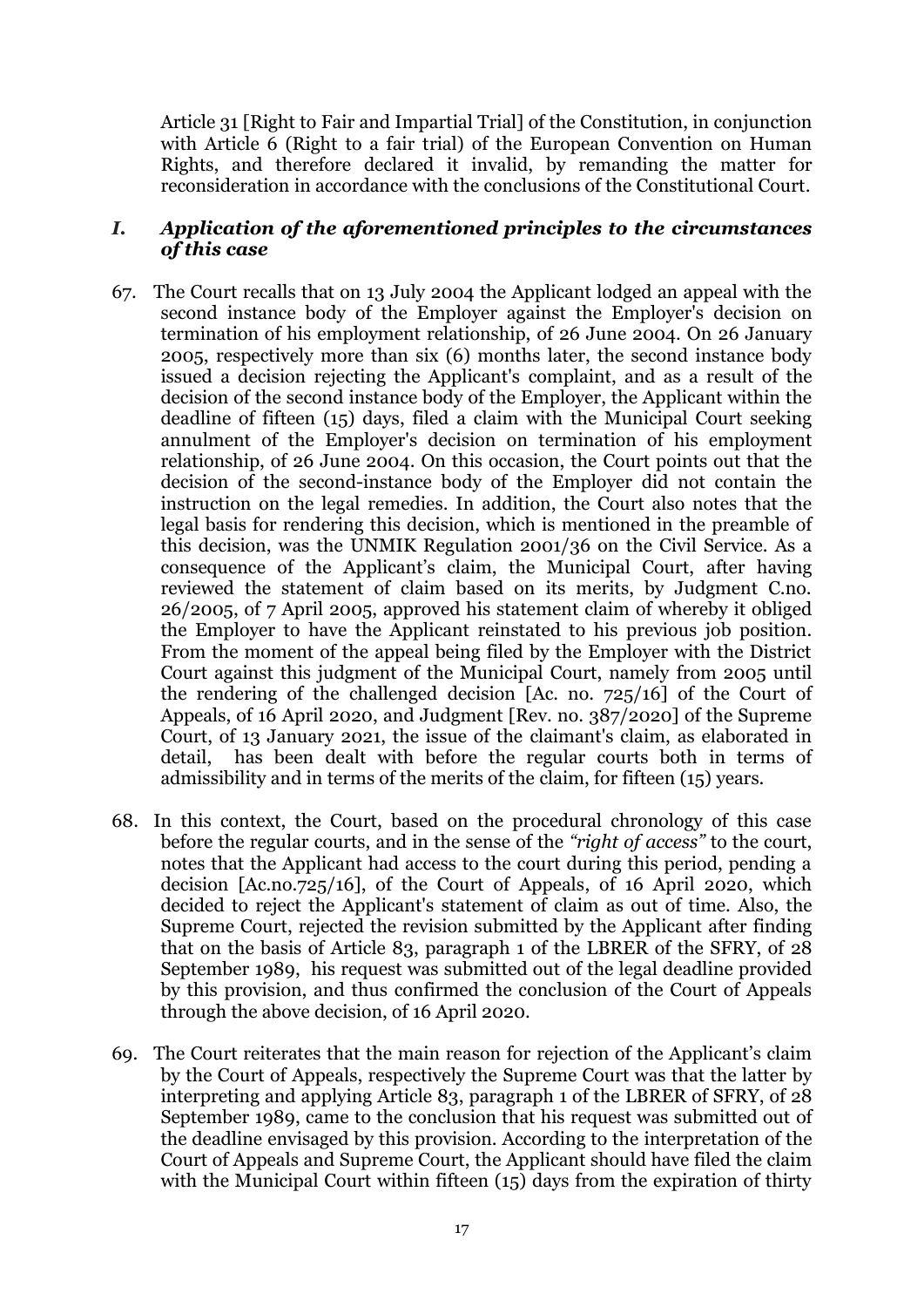(30) days deadline from the date of the appeal being filed with the second instance body.

- 70. Having said that, the Court recalls that in the Applicant's circumstances: (i) the second instance body of the Employer did not render the decision within thirty (30) days from the date of the Applicant's appeal being filed against the Employer's decision on termination of the Applicant's employment relationship, of 26 June 2004; (ii) it rather rendered the decision on 26 January 2005, namely six (6) months after the Applicant's complaint being submitted to this body; and (iii) On 2 February 2005, namely within the term of fifteen (15) days, the Applicant filed a claim with the Municipal Court against this decision of the second instance, rendered on 26 January 2005.
- 71. Having that in mind, it remains to be determined whether the Decision [Ac.no. 725/16] of the Court of Appeals, of 16 April 2020, and Judgment [Rev. no. 387/2020] of the Supreme Court, of 13 January 2021, whereby it was established that the claim was out of the time and if the Applicant was practically denied the *"right of access to the court"* from the point of view of the rule of law in a democratic society, as well as the guarantee established by Article 31 of the Constitution and Article 6 of the ECHR. In this connection and based on the circumstances of this case, the Court will assess whether (i) the interpretation and application of paragraph 1 of Article 83 of LBPLR by the Court of Appeals and the Supreme Court dismissing the Applicant's claim after fifteen  $(15)$  years from the conduct of contested proceedings regarding his statement of claim, in this case, have violated his right of access to the court and as a consequence (ii) have prevented the Applicant from continuing with his case based on the merits of the claim.
- 72. In this context, the Court refers to the conclusions of the ECHR through its case-law, where it has stated, inter alia: (i) the rules which set out formal criteria that are to be respected in relation to the time limit for lodging an appeal are aimed at ensuring a proper administration of justice and must be reviewed in compliance, in particular with the principles of legal certainty (see, the above cited case of the ECtHR *Cnete de Goni v. Spain*, paragraph 36) ; (ii) the relevant rules or their application should not prevent the litigants from using an available legal remedy (see, in this context the case of the ECtHR *Miragall Escolano and Others v. Spain*, cited above, paragraph 36); (iii) each case must be reviewed in the light of the special features of the proceedings in question (see, the above case of the ECtHR *Kurşun v. Turkey*, paragraphs 103- 104; (iv) the courts must avoid excessive formalism that would impair fairness of the proceedings and excessive flexibility which would render nugatory the procedural requirements established by law (see, the case *Hasan Tunç et al. v. Turkey*, the above cited judgment, paragraphs 32-33).
- 73. Therefore, by relying on the standpoints stated in the case law of the ECtHR, the Court will assess whether the Court of Appeals and the Supreme Court from the point of view of proper administration of justice and observance of the principle of legal certainty during the interpretation and application of relevant legal provisions of Article 83 of the LBPLR concerning the time limits of the claim: (i) took as the basis the specific circumstances of the case, respectively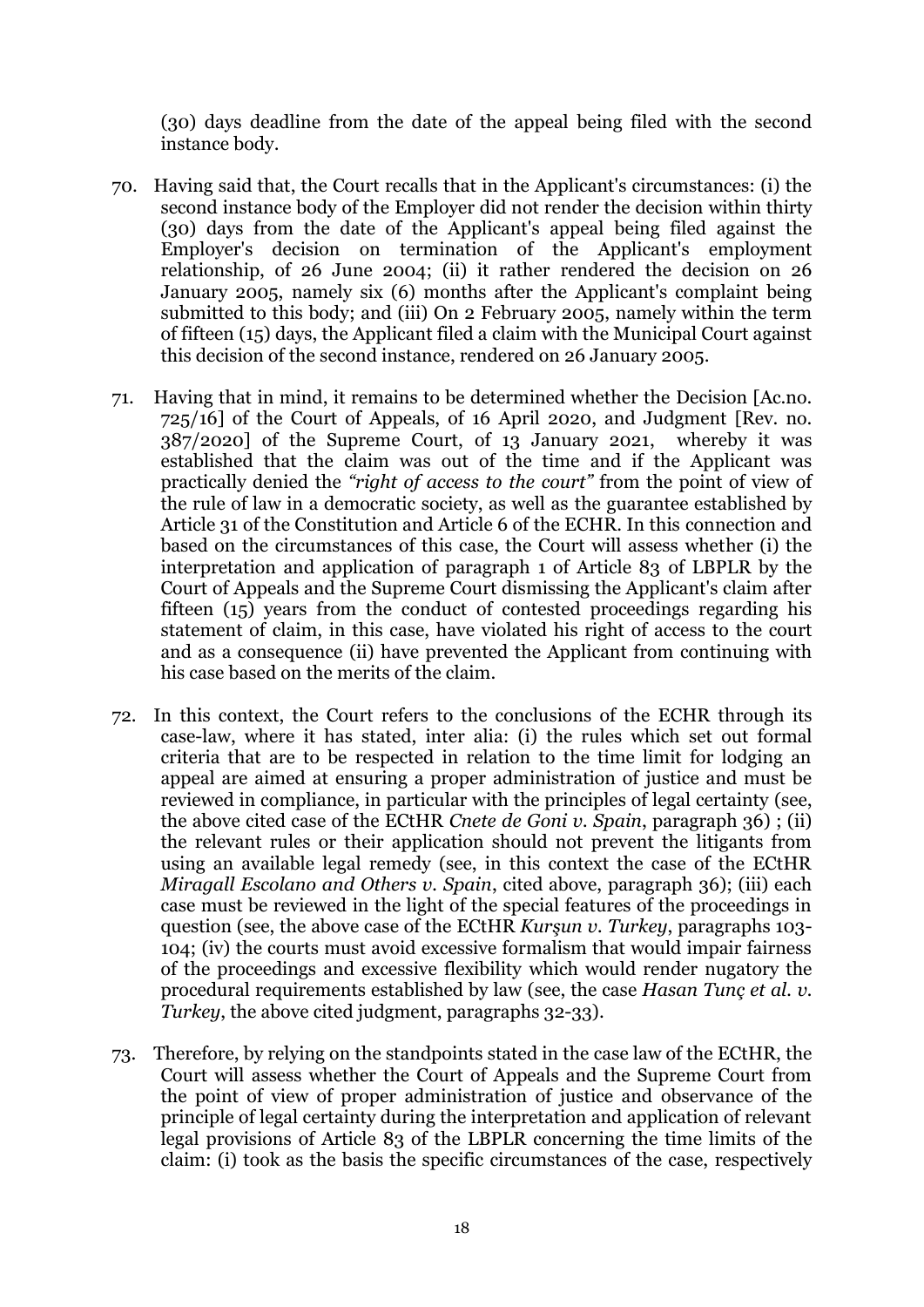the circumstances of the proceedings conducted before the regular courts, and in that sense (ii) whether they avoided excessive formalism.

- 74. The Court, by referring initially to the case file, noted that the Employer's decision on termination of the employment relationship, of 26 June 2004, was based upon the Law on the Civil Service [UNMIK Regulation no. 2001/36], and also notes that the decision of the second instance body, which is also based on this law, did not contain the legal instruction. Moreover, during the proceedings before the regular courts, as far as it can be determined from the case file, the regular courts had not previously established that in the Applicant's case the applicable law was LBRER. The conclusion of the regular courts that the applicable law in the Applicant's case was LBRER was given for the first time through the Judgment [Rev. no. 387/2020] of the Supreme Court, of 13 January 2021.
- 75. In this context, the Court refers to the Decision [Ac. no. 725/16] of the Court of Appeals, of 16 April 2020, whereby the Applicant's claim was dismissed as out of time, since on the basis of the deadline for filing an appeal, it was filed after the deadline and consequently in such circumstances the provision of Article 391 item (f) LCP, has envisaged that: *"after the pre examination the court can drop charges as unnecessary if it determines that: charges are presented after the deadline, if it was set by legal provisions."*
- 76. In the following, the Court also recalls the conclusion of the Supreme Court given in the judgment [Rev.no.387/2020] of 13 January 2021, whereby it was determined that the Court of Appeals has correctly applied the provisions of contested procedure and substantive law, *the deadline provided by the provision of Article 83, paragraph 1 of the Law on Basic Rights from the Employment Relationship (adopted by the Assembly of the SFRY on 28 September 1989) applicable at the time when the legal report was created, is a preclusive deadline, and with the expiry of the deadline the right to judicial protection is lost; revision allegations that the claimant has filed the claim within the legal deadline, following the receipt the decision of the second instance do not stand, for the fact that the decision making concerning the claimant's claim after the legal deadline does not renew the legal deadlines*". The Supreme Court found that the Applicant has filed the claim with the Municipal Court against the decision of the second instance of the Employer, of 26 January 2005, on 2 February 2005 due to the fact that the second-instance body had decided out of the thirty (30) day deadline. According to the Supreme Court, the deadline referred to in paragraph 1 of Article 83 of the LBRER "*is a preclusive deadline, and with the expiry of the deadline the right to judicial protection is lost",* consequently this deadline cannot be re-set.
- 77. In regard to the conclusions of the Court of Appeals and the Supreme Court, the Court points out that it neither challenges nor calls into question the content of the relevant legal provision and the conclusion of these courts concerning the application of that law, a conclusion which falls under the scope of the legality.
- 78. Furthermore, in terms of the proper administration of justice, the Court emphasizes that the application of formal and procedural rules with respect to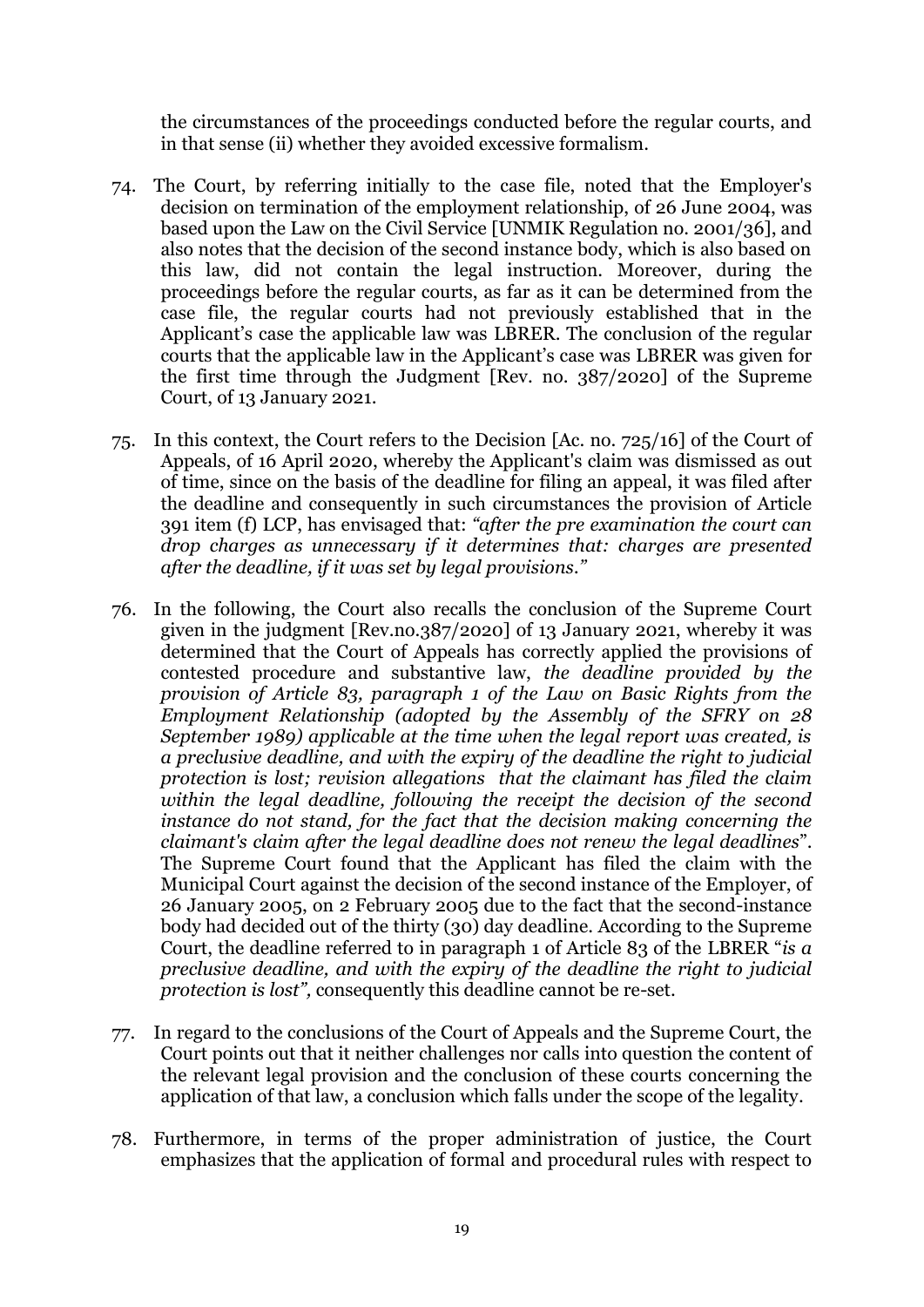the admissibility of cases is of such importance as to serve legal certainty in the conduct of proceedings before the regular courts.

- 79. However, as interpreted in the case law of the ECtHR, the Court considers that when the interpretation of procedural rules results in excessive formalism then that interpretation ceases to be in the service of legal certainty and the proper administration of justice and may consequently jeopardize the applicants' access to the court.
- 80. In the following, the Court also would like to point out that in cases where public authorities have provided inaccurate or incomplete information, regular courts during the interpretation and application of formal and procedural rules should sufficiently take into account this fact or specific circumstances relating to the conduct of the proceedings. In the context of the Applicant's case, the Court should assess whether the regular courts, namely the Court of Appeals and the Supreme Court, took as the basis the specific circumstances of the Applicant's case, namely whether they took as the basis the fact that the Decision on termination of employment relationship , of 26. December 2004, and the decision of the second instance body of the Employer, of 26 January 2005, was based on UNMIK Regulation 2001/36 on the Civil Service, where the last decision did not even contain the legal remedy and (ii) the procedure that has been conducted for fifteen years, and in which procedure the Applicant's case was reviewed both in the procedural aspect and on the merits of the case, but in which procedure the question of the time limits of his statement of claim was not reviewed until the rendering of the decision of the Court of Appeals, of 16 April 2020.
- 81. In the light of what is stated above, the Court, by applying the standpoints and findings of the ECtHR, notes that the regular courts, namely the Court of Appeals and the Supreme Court, during the interpretation and application of Article 83, paragraph 1 of the LBRER from the point of view of true administration of justice, in this particular case should have taken into account, the following: (i) the specific circumstances of the Applicant's case, namely to take into consideration the fact that the Employer's decision on termination of employment relationship, of 26 June 2004, and the decision of the second instance body of the Employer, of 26 January 2005, were based upon UNMIK Regulation 2001/36 and that the last decision did not contain the legal remedy remedy; (ii) that the proceedings before the regular courts have lasted for more than fifteen (15) years from his statement of claim being filed with the Municipal Court and that during these proceedings his case was considered both in terms of admissibility and on the merits of the statement of claim; (iii) that the admissibility of this claim in terms of time limit, namely the applicability of LBRER was not initiated until the rendering of the Decision [Ac. no. 725/2016] of the Court of Appeals, of 16 April 2020, and that the question of the applicability of the LBPLR was not mentioned during the conduct of the court proceedings up the rendering of the aforementioned decision of the Court of Appeals; and and as a result of the latter (iv) to avoid excessive formalism in the interpretation of the relevant provision of the LBRER in the Applicant's circumstances.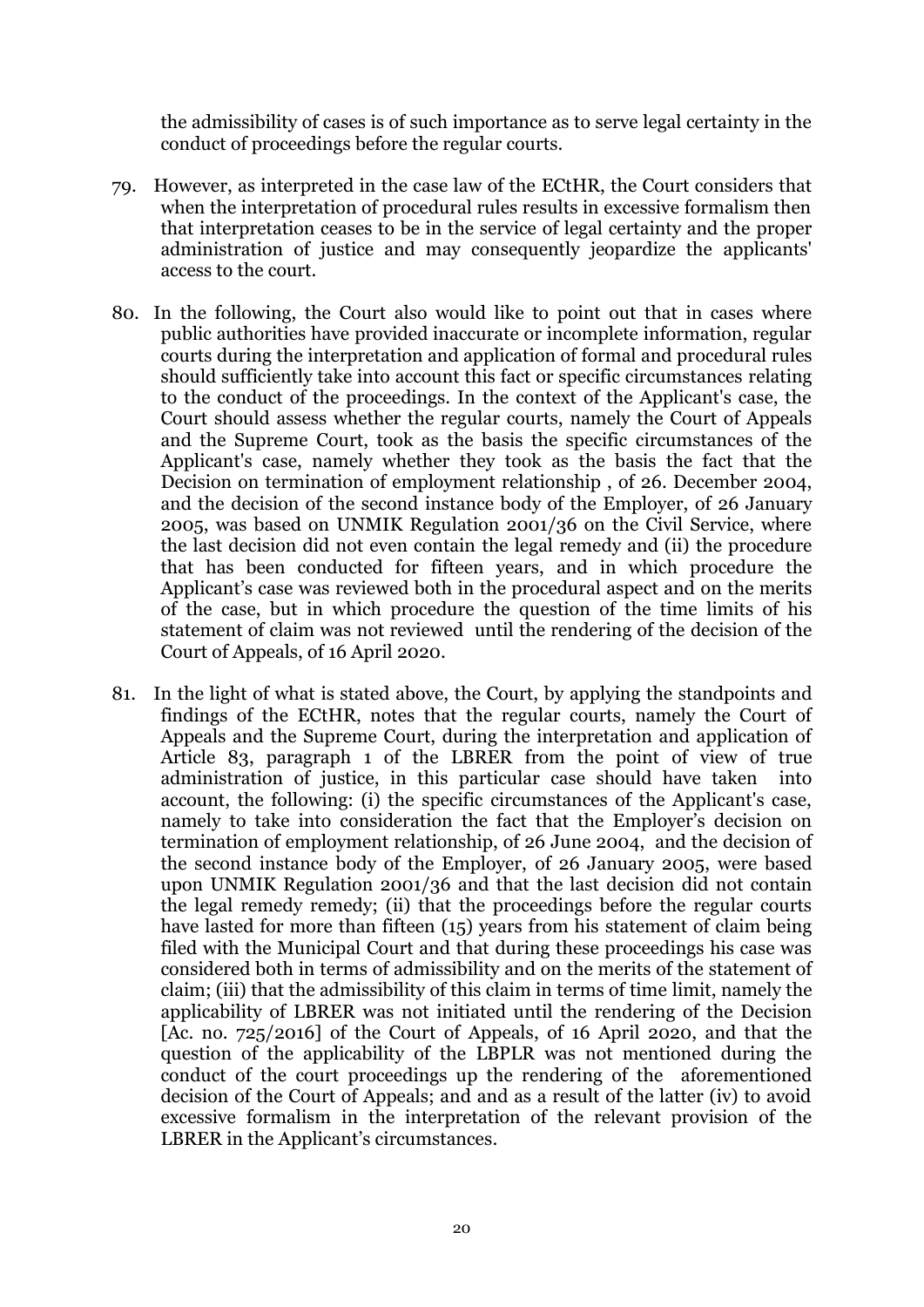- 82. In view of what is stated above, the Court finds that as a result of the formalistic interpretation and application of Article 83, paragraph 1 of the LBRER, their finding regarding the time limits of the claim ceased to serve the principle of legal certainty, and thus violated the Applicant's *"right of access"* to the court.
- 83. In addition, the Court notes that the interpretation and application of the provisions of the LBRER of 1989 by the Court of Appeals and Supreme Court in the Applicant's circumstances is disproportionate to the aim of ensuring legal certainty and the proper administration of justice, as one of the fundamental principles of the rule of law in a democratic society.
- 84. Therefore, on the basis of what is stated above, the Court considers that the Court of Appeals and the Supreme Court, by interpreting and applying paragraph 1 of Article 83 of the LBRER of 1989, have: (i) denied the Applicant's *"right of access to the court"*, in the sense of paragraph 1 of Article 31 of the Constitution, in conjunction with paragraph 1 of Article 6 of the ECHR; and (ii) consequently, have prevented him from continuing to have his case reviewed based on the merits of the request.
- 85. Finally, the Court finds that the conclusion of the Court of Appeals and Supreme Court through the decisions, of which the Applicant's statement of claim is rejected as inadmissible, were rendered in violation of the Applicant's right of access to the court. Consequently, the Court finds that the Decision [Ac. no. 725/2016] of the Court of Appeals, of 16 April 2020, and the Judgment [Rev. no. 387/2020] of the Supreme Court, of 13 January 2021, are not in accordance with paragraph 1 of Article 31 of the Constitution, in conjunction with paragraph 1 of Article 6 of the ECHR.
- 86. The Court further recalls that the Applicant in his Referral also alleged a violation of Article 32[Right to Legal Remedies] and Article 54[Judicial Protection of Rights] of the Constitution. In this connection, as elaborated above, the Court found that the circumstances of the Applicant's case include elements relating to the Applicant's right of access to a court, as one of the principles guaranteed by paragraph 1 of Article 31 of the Constitution, in conjunction with paragraph 1 of Article 6 of the ECHR and after elaborating and reviewing his allegations as well as the proceedings conducted before the regular courts, found that the challenged judgment of the Supreme Court violated his right of access to the court. Consequently, as a result of this conclusion, the Court does not deem it necessary to separately review the allegations of violation of the rights guaranteed by Articles 32 and 54 of the Constitution.

## **Conclusions**

87. The Court has reviewed the Applicant's allegations and despite the fact that the Applicant in his Referral has alleged violations of Article 32 and Article 54 of the Constitution, the Court finds that the circumstances of this case relate to elements concerning the violation of his right of access to the court, as one of the principles guaranteed in paragraph 1 of Article 31 of the Constitution, in conjunction with paragraph 1 of Article 6 of the ECHR. In the following, and for the purpose of assessing and reviewing this allegation, the Court has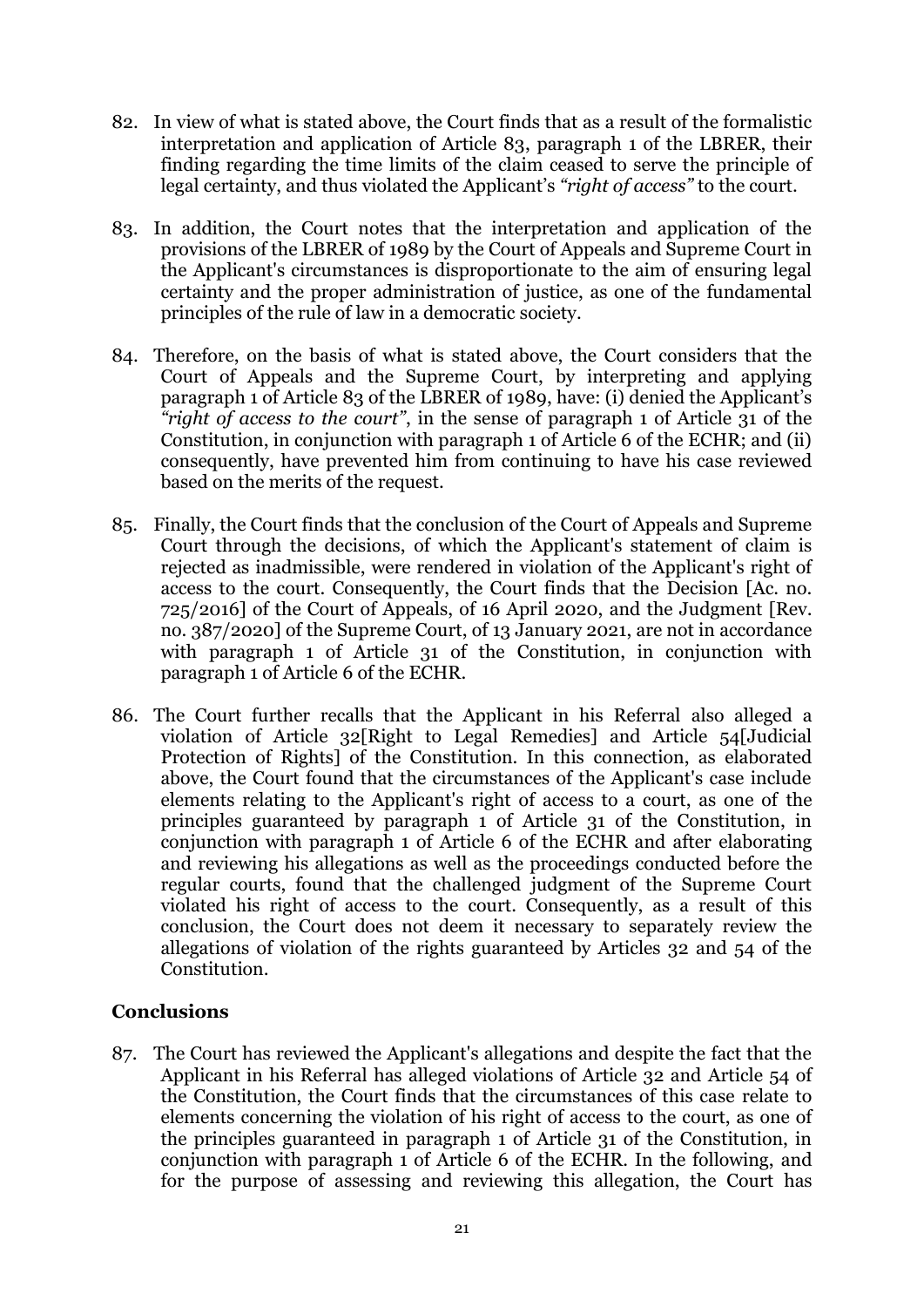applied the case law of the Court as well as that of ECtHR to the circumstances of the Applicant's case.

- 88. The Court, after having elaborated and reviewed the proceedings and reasoning of the decisions of the regular courts, respectively the Court of Appeals and the Supreme Court, found that: (i) excessive formalistic interpretation and finding on the applicability of paragraph 1 of Article 83 of the LBRER in the Applicant's circumstances and their finding through the challenged decisions of the Court of Appeals and Supreme Courts that his statement of claim is out of time, in the Applicant's circumstances, is disproportionate to the goal of ensuring legal certainty and proper administration of justice, as one of the basic principles of the rule of law in a democratic society; (ii) as a result of this interpretation and the findings of the Court of Appeals and Supreme Court, in their challenged decision, the Applicant was denied his *"right of access to the court*", in the sense of paragraph 1 of Article 31 of the Constitution, in conjunction with paragraph 1 of Article 6 of the ECHR, thus preventing him from continuing to have his case reviewed based on the merits of the request.
- 89. In the end, the Court concluded that the challenged Judgment [Rev. no. 387/2020] of the Supreme Court, of 13 January 2021, was issued in violation of the Applicant's right of access to the court, which is guaranteed by Article 31, paragraph 1 of the Constitution, and in conjunction with Article 6, paragraph 1 of the ECHR.
- 90. Finally, as a result of its finding of violation of the Applicant's right of access to the court, guaranteed by Article 31, paragraph 1 of the Constitution, in conjunction with Article 6, paragraph 1 of the ECHR, the Court did not deem it necessary to separately review the allegations of violation of his rights guaranteed by Articles 32 and 54 of the Constitution.

#### **FOR THESE REASONS**

The Constitutional Court, pursuant to Article 113.7 of the Constitution, Articles 20 and 47 of the Law and in accordance with Rule 59 (1) of the Rules of Procedure, in the session held on 10 March 2022, unanimously:

#### **DECIDES**

- I. TO DECLARE unanimously the Referral admissible;
- II. TO FIND that the Judgment [Rev.no.387/2020] of the Supreme Court, of 13 January 2021, is not in accordance with paragraph 1 of Article 31 [Right to Fair and Impartial Trial] of the Constitution in conjunction with paragraph 1 of Article 6(Right to a fair trial) of the European Convention on Human Rights;
- III. TO DECLARE invalid the Judgment[Rev.no.387/2020] of the Supreme Court , of 13 January 2021;